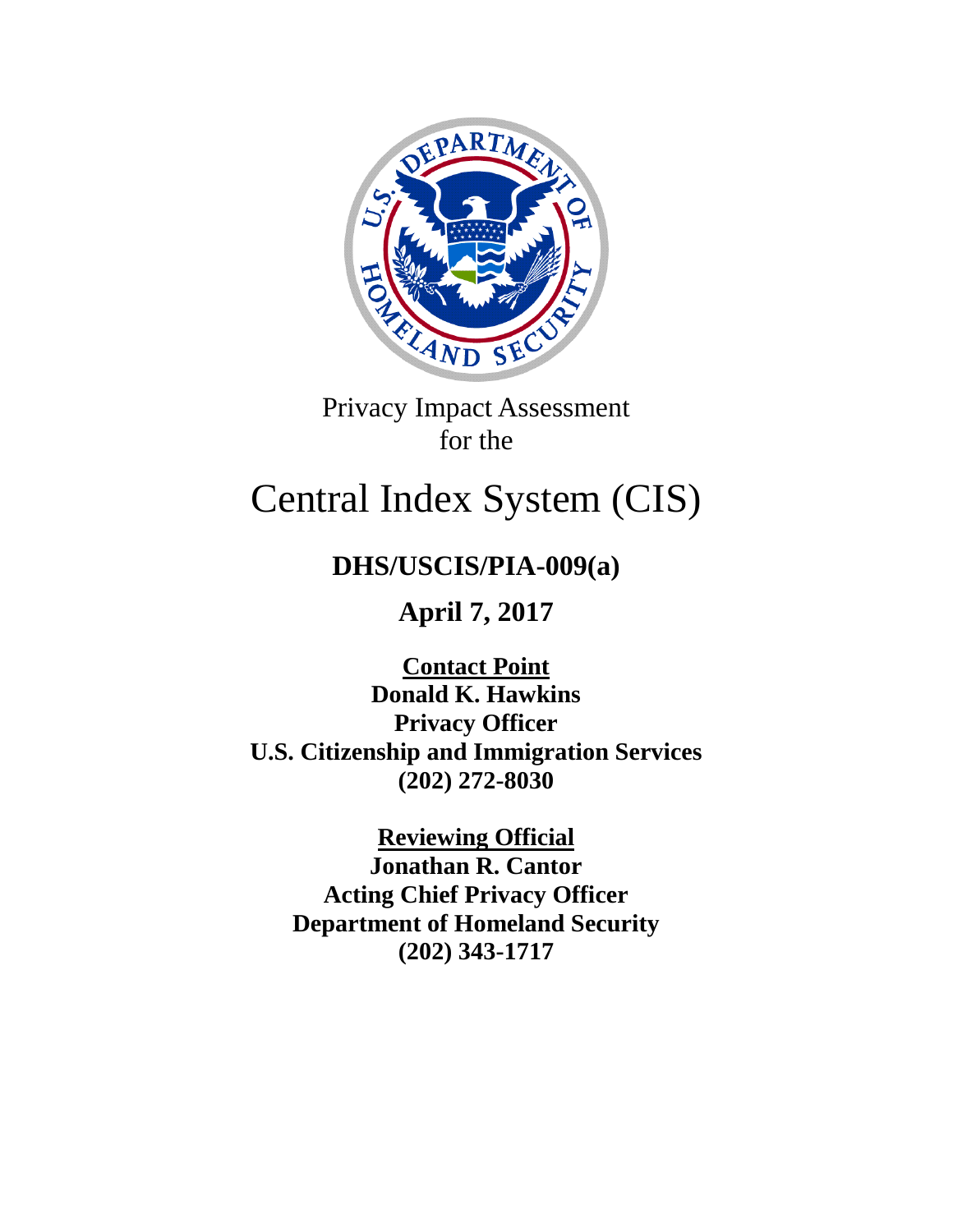

# **Abstract**

The Department of Homeland Security (DHS) U.S. Citizenship and Immigration Services (USCIS) maintains the Central Index System (CIS). CIS contains information on the status of applicants and petitioners seeking immigrant and non-immigrant benefits to include: lawful permanent residents, naturalized citizens, United States border crossers, aliens who illegally entered the United States, aliens who have been issued employment authorization documents, individuals who petitioned for benefits on behalf of family members, and other individuals subject to the provisions of the Immigration and Nationality Act (INA). USCIS is updating and reissuing the CIS Privacy Impact Assessment (PIA) to clarify CIS' functionalities and to update the systems interconnected to CIS.

### **Overview**

U.S. Citizenship and Immigration Services (USCIS) oversees lawful immigration to the United States and is responsible for processing petitions, applications, and other requests for immigration benefits. The Central Index System (CIS) was originally established to support the legacy Immigration and Naturalization Services (INS) records management needs to collect and disseminate automated biographic and historical information related to individuals during the immigration life cycle. CIS is now being fully used by Department of Homeland Security (DHS) components and is maintained by USCIS.

CIS serves as a DHS-wide index used to track the location of case files, to include Alien Files  $(A$ -File)<sup>[1](#page-1-0)</sup> nationally and to maintain alien status and repository information. CIS contains information on the status of individuals, including lawful permanent residents, naturalized citizens, U.S. border crossers, apprehended aliens, legalized aliens, aliens who have been issued employment authorizations, and other individuals of interest to DHS. CIS provides information used for granting or denying benefits and capturing subsequent status changes; documenting chain of custody for enforcement; keeping track of immigrant statistics; and control and account of record keeping services in accordance with the Code of Federal Regulations (CFR) to certify the existence or non‐existence of records.

CIS is a repository of electronic data that summarizes the history of an immigrant in the adjudication process. In addition, CIS maintains the same information about individuals of interest

<span id="page-1-0"></span> $<sup>1</sup>$  A-File, a paper or electronic-based file that contains official immigration records of aliens or persons who are not</sup> citizens or nationals of the United States, as well as U.S. born citizens involved in certain immigration crimes. A-Files contain all records pertaining to naturalized citizens and any active case of an alien not yet naturalized, including records created as he or she passes through the U.S. immigration and inspection process and, when applicable, records related to any law enforcement action against or involving the alien.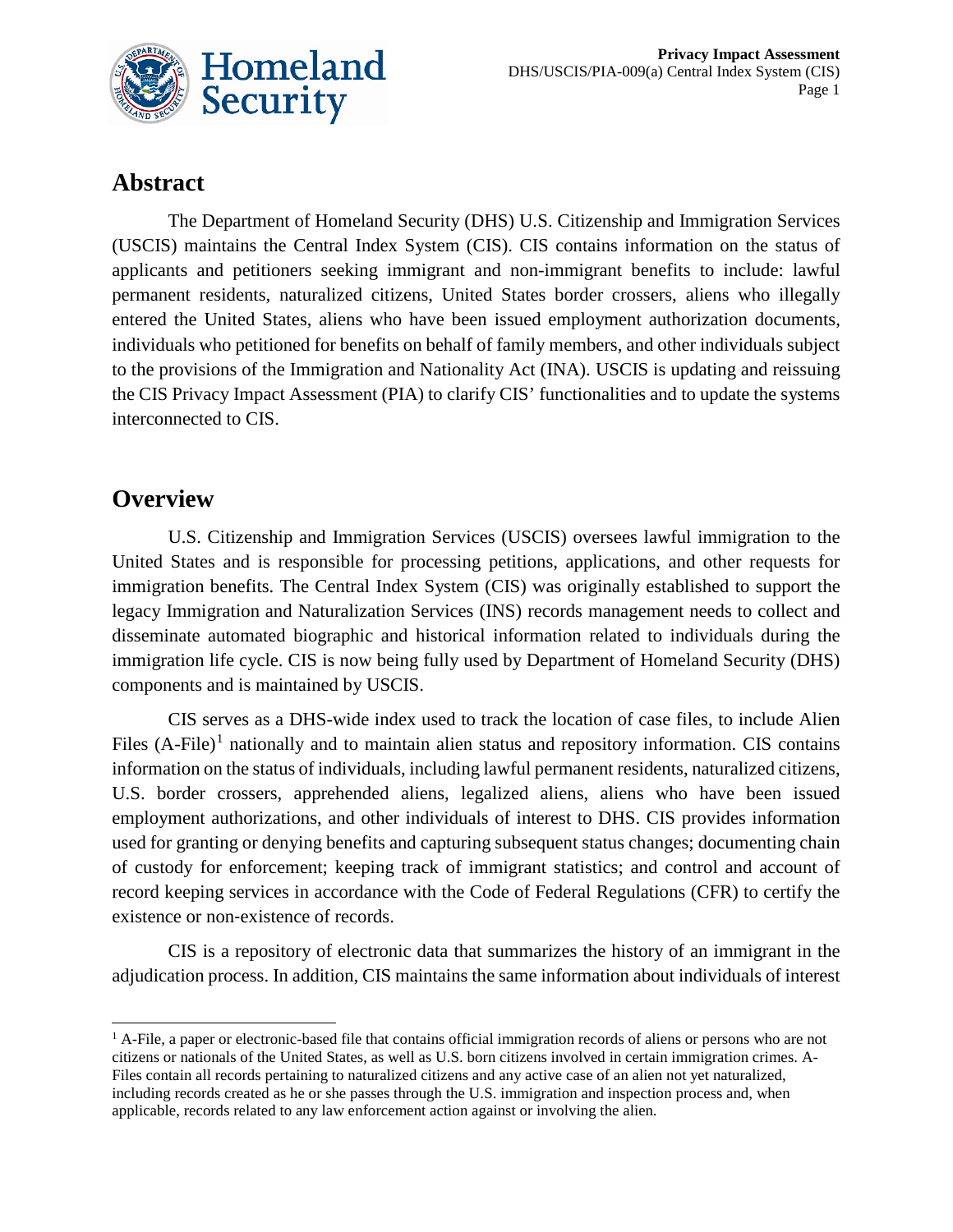

to the U.S. Government for investigative purposes. Information contained within CIS is used for immigration benefit determination and for immigration law enforcement operations by USCIS, U.S. Immigration and Customs Enforcement (ICE), and U.S. Customs and Border Protection (CBP). Information contained within CIS is also used by federal, state, and local benefit programs, and by federal, state, and local law enforcement entities.

#### **Record Creation**

DHS assigns an individual a unique identification number that is known as an Alien Number  $(A-Number)^2$  $(A-Number)^2$  when the individual applies for immigration-related benefits, or is the subject of a law enforcement action.<sup>[3](#page-2-1)</sup> A-Numbers may also be issued by the Department of State (DOS) in limited circumstances overseas for the issuance of visas. In order to collect and maintain hard copy information relating to individuals who have been issued A-Numbers, DHS creates an A-File, which may include both paper-based and electronic files. An A-File is the series of records that USCIS maintains on individuals under the purview of the INA and relevant regulations, which documents the history of their interaction with DHS as required by law. USCIS is the designated custodian of A-Files for all of DHS.

After a paper A-File is generated for a person, USCIS Records Personnel electronically create a record in CIS capturing eight mandatory data fields from the benefits application, visa application, or law enforcement document. These mandatory data elements include the Alien Number, first name, last name, date of birth, File Control Office (FCO), country of birth, date of file opened, and class of admission. CIS may contain additional information from documents provided by the applicant when applying for benefits or visas or from information provided by law enforcement officials due to an encounter.

Only Records personnel and/or Records contract staff are designated and trained to perform the electronic creation of an entry in CIS. The A-File may include information on U.S. citizens if the individual's immigration status is derived or acquired based on his or her relationship to a U.S. citizen as well as if the individual has successfully completed the immigration process and been naturalized.

<span id="page-2-0"></span><sup>&</sup>lt;sup>2</sup> The A-Number is a unique seven-, eight- or nine-digit number assigned to a noncitizen at the time his or her A-File is created.

<span id="page-2-1"></span><sup>&</sup>lt;sup>3</sup> As a general matter, USCIS does not create an A-Number on a native born U.S Citizen. However, in the event that a person (native born or naturalized) decides that he or she does not want to be a U.S. citizen, he or she may formally renounce his or her citizenship through Department of State (DOS). DOS sends a Certificate of Loss of Nationality to USCIS to be filed in an A-File for this purpose. In such circumstance an A-File will be created. A-Files are not created on U.S. born citizens that violate an immigration law.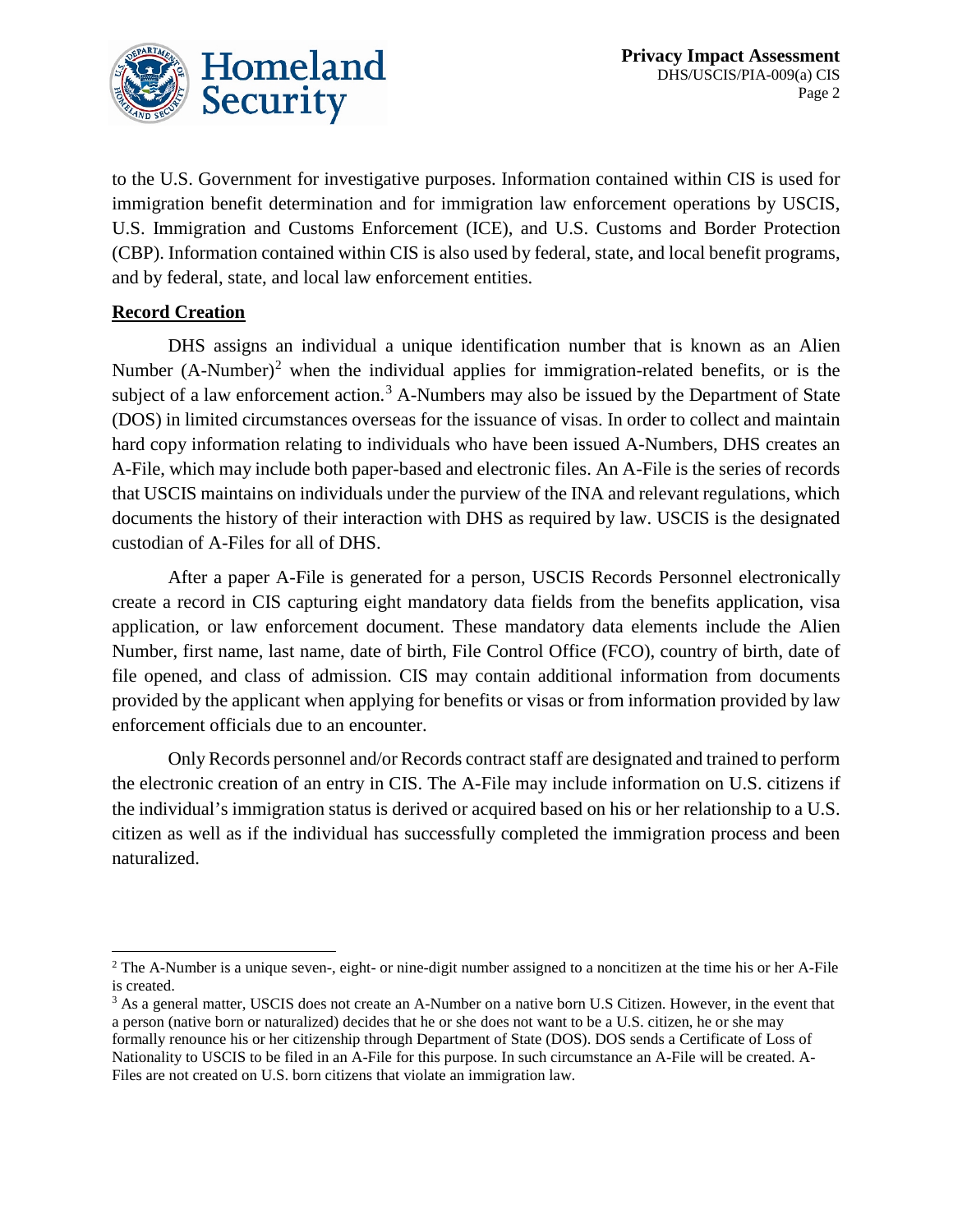

#### **Record Updates**

CIS is a repository of electronic data that summarizes the history of an immigrant in the adjudication process. In addition, CIS maintains the same information about individuals of interest to the U.S. Government for investigative purposes related to the immigration process. CIS serves as the focal point for many disparate USCIS systems to consolidate information about a person requesting benefits. In the current USCIS environment, there are multiple benefits processing systems and support systems. CIS sends and receives updates from these systems to keep the most up-to-date record of an A-File's (Applicant's benefit request virtual and physical file folder) status and location.

CIS collects data from other systems to receive and shares timely and accurate information. CIS interfaces with the following USCIS, DHS, and external systems, on a nightly basis, to either consolidate or share the latest status of an individual's case.

#### *USCIS Systems*

- **Electronic Document Management System** (EDMS) notifies CIS when an A-File is digitized so CIS can display the digitized banner. CIS sends EDMS metadata for records that are digitized to be added to  $EDMS<sup>4</sup>$  $EDMS<sup>4</sup>$  $EDMS<sup>4</sup>$ .
- **USCIS Electronic Information System (USCIS ELIS)** is an electronic case management system that allows USCIS to process certain immigration benefit requests. ELIS sends visa packet data for lawful permanent residents, and I-551 card, Employment Authorization Document, and naturalization data for adjudicated applications that modifies personnel data, and adds card and history transactions to CIS.<sup>[5](#page-3-1)</sup>
- **Computer-Linked Application Information Management System 3** (CLAIMS 3) provides data on application/petition receipting, fingerprint checks, and adjudication while receiving personal data changes, history transactions, and error files.<sup>[6](#page-3-2)</sup>
- **Computer-Linked Application Information Management System 4** (CLAIMS 4) provides automated support for the processing of Application for Naturalization (N-400) forms, including the receiving, data entry, and other initial processing operations of the USCIS Service Centers, as well as the adjudications and oath ceremony management activities of the local USCIS offices. CLAIMS 4 sends three different application data: Central Index Close, File Transfer Request, and Verify Data.[7](#page-3-3) CIS sends special protected

<span id="page-3-0"></span> <sup>4</sup> *See* DHS/USCIS/PIA-003 Integrated Digitization Document Management Program (IDDMP) *available at*  [www.dhs.gov/privacy](http://www.dhs.gov/privacy)*.*

<span id="page-3-1"></span><sup>5</sup> *See* DHS-USCIS-PIA-056 USCIS ELIS *available at* [www.dhs.gov/privacy.](http://www.dhs.gov/privacy)

<span id="page-3-2"></span><sup>6</sup> *See* DHS/USCIS/PIA-016(a) Computer Linked Application Information Management System (CLAIMS 3) and Associated Systems *available at* [www.dhs.gov/privacy.](http://www.dhs.gov/privacy)

<span id="page-3-3"></span><sup>7</sup> *See* DHS/USCIS/PIA-015 Computer Linked Application Information Management System (CLAIMS 4) Update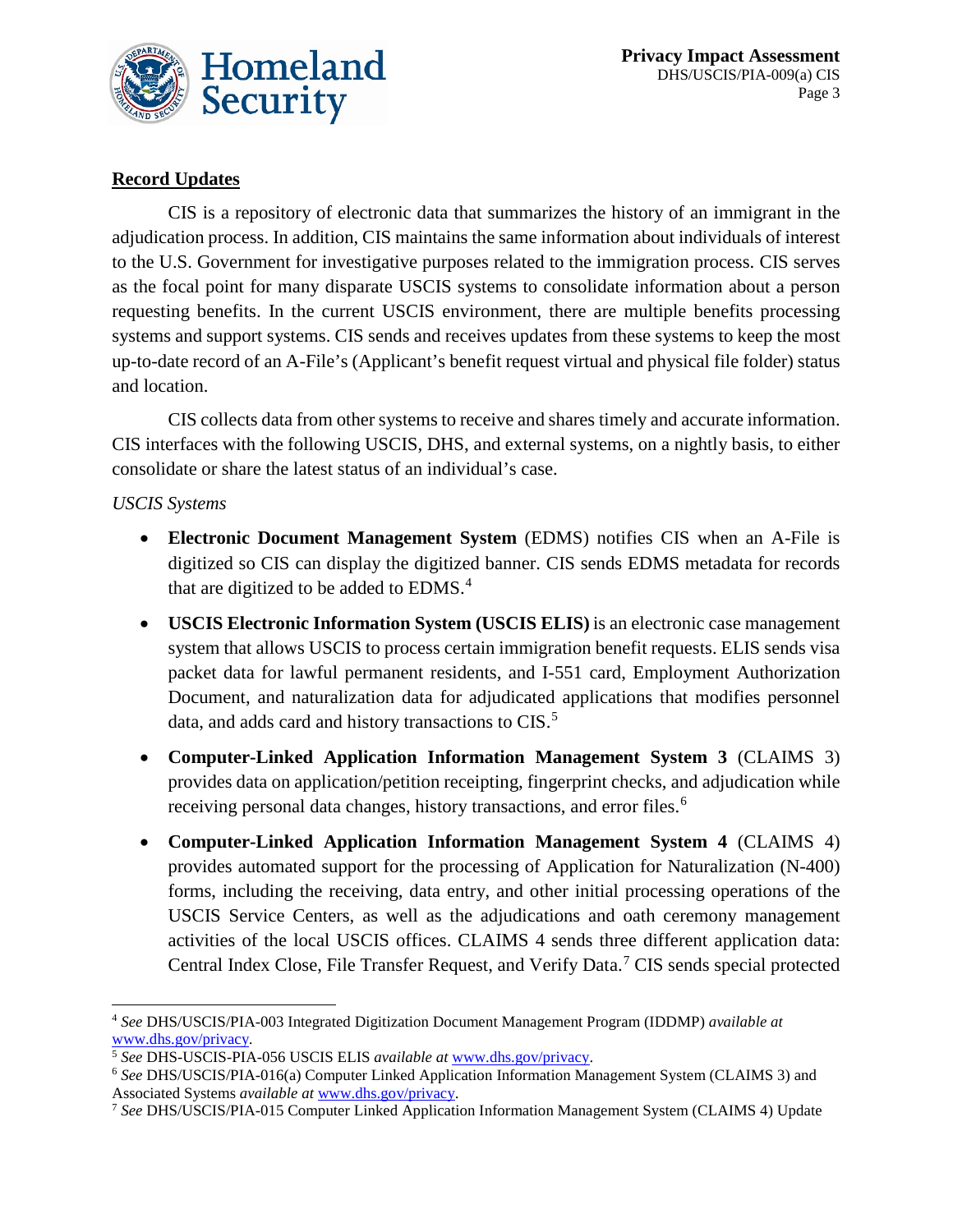

class data to CLAIMS 4 on a daily basis.<sup>[8](#page-4-0)</sup>

- **Marriage Fraud Act Amendment System** (MFAS) provides history transaction and visa packet data and receives personnel data changes, history transactions, and error files.<sup>[9](#page-4-1)</sup>
- **National File Tracking System** (NFTS) sends file transfer data and receives confirmation and error files. [10](#page-4-2)
- **Refugee Asylum and Parole System** (RAPS) provides the means for automated tracking of asylum cases as they progress from application filing through final decision of grant, denial, or referral to the U.S. Immigration Courts. RAPS sends asylum case status data to CIS. CIS sends special protected class data to RAPS on a daily basis.<sup>[11](#page-4-3)</sup>
- **Verification Information System** (VIS) supports the functionality for performing alien status inquiries by government agencies and employers by performing the initial verification (primary query request), additional verification (secondary query request), and DHS referrals. VIS receives alien verification information from CIS daily.<sup>[12](#page-4-4)</sup>

*Other DHS Systems*

- **U.S. Customs and Border Protection (CBP) Advance Passenger Information System (APIS)** supports the review of passenger information prior to boarding for commercial flights arriving into or departing from the United States and for commercial vessels destined for or departing the United States. CIS sends special protected class data to APIS on a daily basis.<sup>[13](#page-4-5)</sup>
- **CBP Arrival Departure Information System (ADIS)** is a system that aggregates certain records from a number of border crossing and immigration systems. It was created to identify individuals who were lawfully admitted to the United States but subsequently overstayed their permission to remain. This is accomplished by tracking entry and exit encounters during a variety of DHS's interactions with the public, such as the immigrant

 $\overline{a}$ *available at* [www.dhs.gov/privacy.](http://www.dhs.gov/privacy)

<span id="page-4-0"></span><sup>8</sup> Special protected classes of individuals include nonimmigrant status for victims of human trafficking, nonimmigrant status for victims of crimes, and relief for domestic violence victims.

<span id="page-4-1"></span><sup>9</sup> MFAS is a subsystem of CLAIMS 3 MF. *See* DHS/USCIS/PIA-016 Benefits Processing of Applicants other than Petitions for Naturalization, Refugee Status, and Asylum (CLAIMS 3) *available at* www.dhs.gov/privacy.

<span id="page-4-3"></span><span id="page-4-2"></span><sup>10</sup> *See* DHS/USCIS/PIA-032 National File Tracking System (NFTS) *available at* [www.dhs.gov/privacy.](http://www.dhs.gov/privacy) <sup>11</sup> *See* DHS/USCIS/PIA-027 Refugees, Asylum, and Parole System (RAPS) and the Asylum Pre-Screening System

<sup>(</sup>APSS) *available at* [www.dhs.gov/privacy.](http://www.dhs.gov/privacy)

<span id="page-4-4"></span><sup>&</sup>lt;sup>12</sup> VIS is the technical infrastructure that enables USCIS to operate Systematic Alien Verification for Entitlements (SAVE) and E-Verify. For more information on these programs, *see* DHS/USCIS/PIA-006 Systematic Alien Verification for Entitlements (SAVE) Program and its updates and DHS/USCIS/PIA-030 E-Verify Program and its updates *available at* www.dhs.gov/privacy.

<span id="page-4-5"></span><sup>13</sup> *See* DHS/CBP/PIA-001(g) - Advance Passenger Information System (APIS) and its updates *available at* www.dhs.gov/privacy.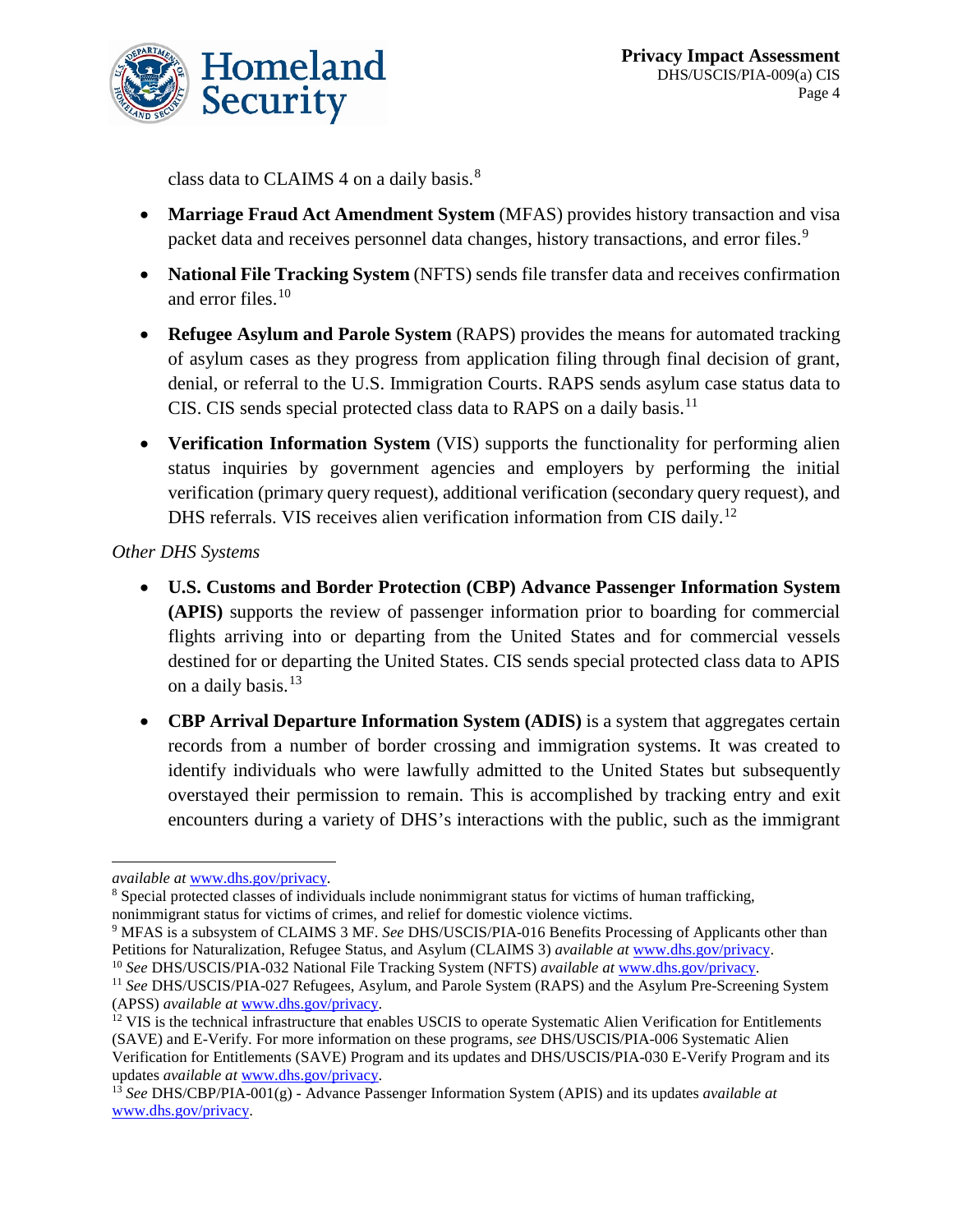

and non-immigrant pre-entry, entry, and exit processes. CIS sends special protected class data to ADIS on a daily basis.

- **CBP Automated Targeting System (ATS)** is a decision support tool that compares traveler, cargo, and conveyance information against law enforcement, intelligence, and other enforcement data using risk-based scenarios and assessments. CIS sends special protected class data to ATS on a daily basis.<sup>[14](#page-5-0)</sup>
- **CBP Data Sharing Initiative (DSI)**, sends immigrant visa applicant data (*i.e*., Alien Number, name, and date of birth) to CIS.
- **CBP Electronic System for Travel Authorization (ESTA)** is a web-based application and screening system used to determine whether citizens and nationals from countries participating in the Visa Waiver Program are eligible to travel to the United States. CIS sends special protected class data to ESTA on a daily basis. CIS sends special protected class data to ESTA on a daily basis.
- **CBP TECS** provides controlled access to a large database of law enforcement information that interfaces with other federal, state, and international law enforcement systems. TECS major functions support passenger processing and investigations. TECS sends Alien Number, Date of Birth, and National Automated Information Lockout List flag to CIS.<sup>[15](#page-5-1)</sup> CIS sends special protected class data to TECS on a daily basis
- **U.S. Immigration and Customs Enforcement (ICE) Enforcement Alien Removal Module (EARM),** is t case management system related to Detention and Removal Operations for alien removals. EARM provides enhancements such as biometric identification, electronic forms, operational reports, photographs, and interfaces to other alien-centric data stores. EARM provides deportation information to CIS on a nightly basis and may be viewed from CIS the next business day.<sup>[16](#page-5-2)</sup>
- **ICE Student and Exchange Visitor Information System (SEVIS)** maintains real-time information on nonimmigrant students and exchange visitors, their dependents, and the approved schools and designated U.S. sponsors that host these nonimmigrants. CIS sends special protected class data to SEVIS on a daily basis.<sup>[17](#page-5-3)</sup>
- **DHS Data Framework** creates a systematic repeatable process for providing controlled

<span id="page-5-3"></span><sup>17</sup> *See* DHS/ICE/PIA 001 Student Exchange Visitor Information System (SEVIS) *available at* www.dhs.gov/privacy.

<span id="page-5-0"></span> <sup>14</sup> *See* DHS/CBP/PIA-006(e) Automated Targeting System *available at* www.dhs.gov/privacy.

<span id="page-5-1"></span><sup>15</sup> *See* DHS/CBP/PIA-009 TECS System: CBP Primary and Secondary Processing (TECS) and its updates *available at* www.dhs.gov/privacy.

<span id="page-5-2"></span><sup>16</sup> *See* DHS/ICE/PIA-015 Enforcement Integrated Database and its updates *available at* [www.dhs.gov/privacy.](http://www.dhs.gov/privacy)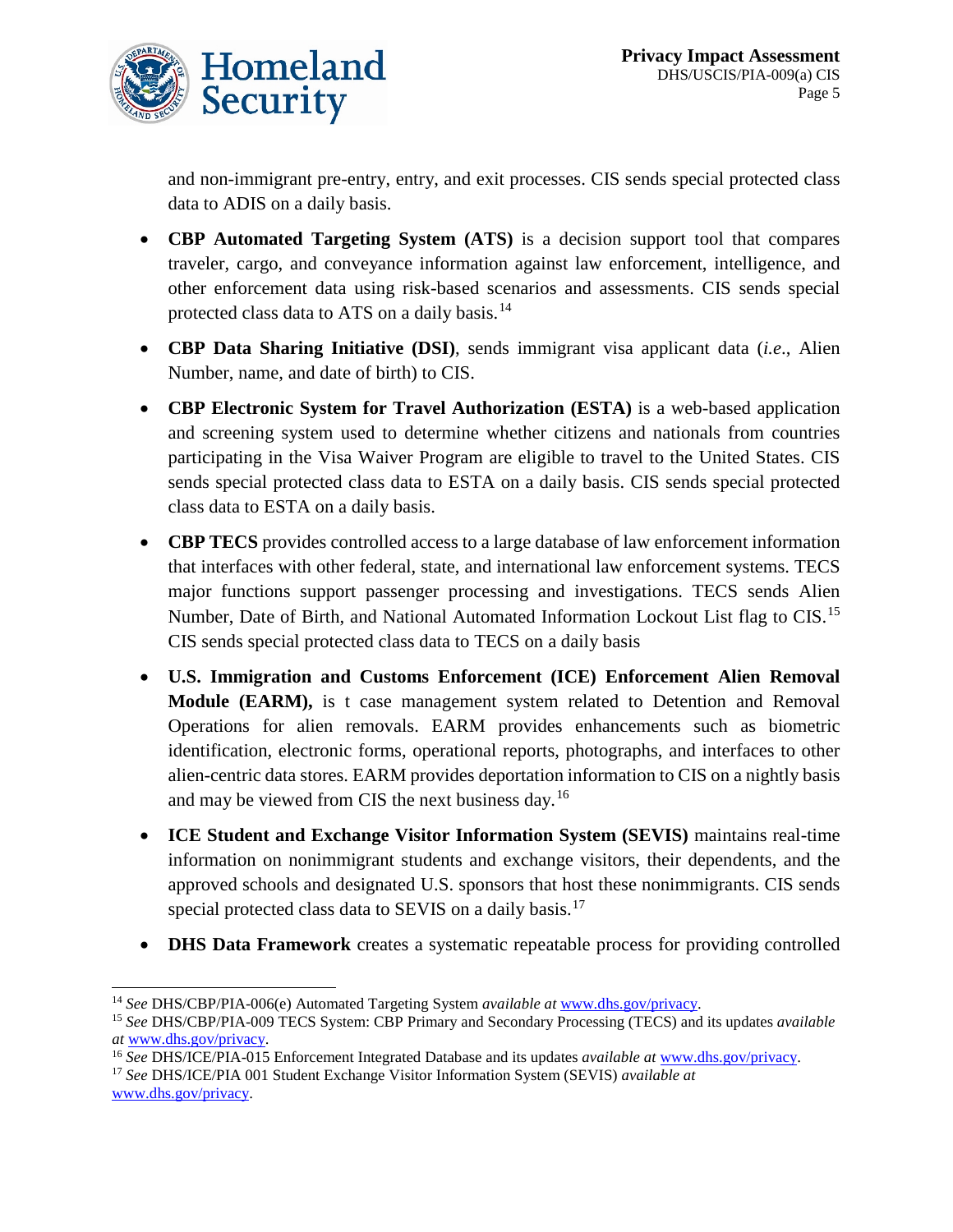

access to DHS data across the Department. Currently the DHS Data Framework includes the Neptune and Cerberus systems, and the Common Entity Index. CIS sends special protected class data to the DHS Data Framework on a daily basis.<sup>[18](#page-6-0)</sup>

#### *External Systems*

- **Department of State Consular Lookout and Support System (CLASS)** is used to perform name checks of visa and passport applicants in support of issuance processing and document verification. CIS sends special protected class data to CLASS on a daily basis.<sup>[19](#page-6-1)</sup>
- **Social Security Number Establishment and Correction System (SSNEC)**, **Social Security Administration (SSA)**, assigns new Social Security numbers (SSN) and issues original and replacement Social Security cards. SSNEC contains all of the information received on original applications for SSNs and applications supported by evidence suspected or determined to be fraudulent. CIS sends enumeration file information (*i.e*., SSN, name, A-Number) to SSNECS.<sup>[20](#page-6-2)</sup>
- **Large Business and International (LB&I)/International Individual Compliance (IIC)**, **Internal Revenue Service (IRS)**, CIS provides Abandonment of Citizenship information to IRS LB&I/IIC on a quarterly basis.<sup>[21](#page-6-3)</sup> The file USCIS MF/CIS sends contains specific information related to the abandonment of his or her U.S. citizenship. No data is sent to CIS from LB&I/IIC. This is a one-way interconnection.<sup>[22](#page-6-4)</sup>

#### **System Auditing**

Transaction Record Keeping System (TRKS), a subsystem of CIS, captures any modifications made to a record associated by an A-Number by a system user or system update. The primary purpose of TRKS is to provide an audit trail of the activities performed by CIS users. The audit trail includes any additions, deletions, or modifications, along with recording the viewing of selected information. The audit information is used to detect and investigate misuse of CIS. The system also assists in capturing and reporting statistical information on CIS use.

#### **Account Searches**

CIS is a searchable application. The information stored in CIS may also be accessed by USCIS and other DHS agencies (*i.e*., CBP, ICE). CIS allows DHS field offices, ports of entry, and examination and inspection sites prompt access for accurate biographical and status information

<span id="page-6-0"></span> <sup>18</sup> *See* DHS/ALL/PIA-046(a) DHS Data Framework available at [www.dhs.gov/privacy.](http://www.dhs.gov/privacy)

<span id="page-6-1"></span><sup>19</sup> *See* Consular Lookout and Support System (CLASS) PIA *available at [https://2001-](https://2001-2009.state.gov/documents/organization/96128.pdf) [2009.state.gov/documents/organization/96128.pdf.](https://2001-2009.state.gov/documents/organization/96128.pdf)*

<span id="page-6-2"></span><sup>20</sup> *See* 016-00-SSA/DCS-M-003 Social Security Number Establishment and Correction System PIA *available at*  [www.socialsecurity.gov/foia.](https://www.socialsecurity.gov/foia/piadocuments/FY07/Social%20Security%20Number%20Establishment%20and%20Correction%20System.updtdSept%2028.htm)

<sup>&</sup>lt;sup>21</sup> Internal Revenue Code (IRC) Section  $6039G(d)(3)$ 

<span id="page-6-4"></span><span id="page-6-3"></span><sup>22</sup> *See* LB&I Data Capture System PIA *available at* [https://www.irs.gov/pub/irs-utl/dcs-2-pia.pdf.](https://www.irs.gov/pub/irs-utl/dcs-2-pia.pdf)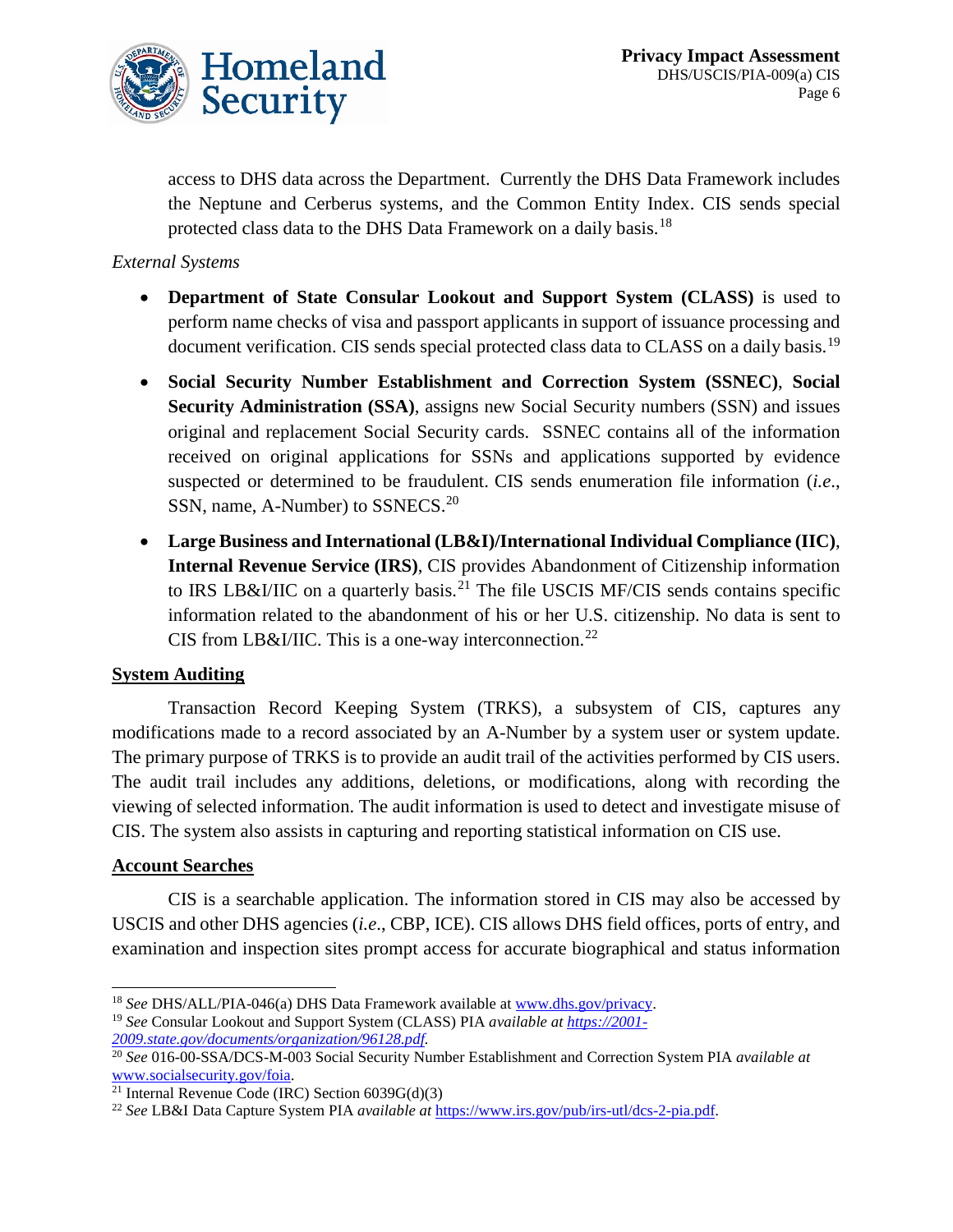

on individuals seeking legal entry to or residence in the United States, thus ensuring proper entry and granting of benefits to eligible individuals. CIS also assists DHS in the identification of individuals who violate the terms of their stay. Additionally, CIS allows DHS field offices to identify the location and timely access to hard copy A-Files on individuals of interest to DHS. USCIS and other DHS users may access CIS directly or through the Person Centric Query System (PCQS).[23](#page-7-0) Both interfaces provide read-only access to CIS.

USCIS enhanced CIS to tag records relating to a protected individual and to provide those accessing the information with notice of specific procedures regarding the disclosure and use that apply to the protected information. For instance, CIS includes an alert message to indicate that an individual is protected by 8 U.S.C. § 1367. The message reads: *8 USC 1367 Protected Information–Disclosure and Use Restrictions Apply*. The statutory confidentiality protections at 8 U.S.C. § 1367 generally prohibit the disclosure or use of any information about applicants for, and beneficiaries of, certain victim-based immigration benefits, including T nonimmigrant status, U nonimmigrant status, or relief under the Violence Against Women Act (VAWA). Applicants for, and beneficiaries of, these benefits are those people who have been victimized by others, including human traffickers, criminal gangs, or abusive spouses or partners. Beneficiaries may also include qualifying family members (derivatives) of the victim. The law requires that this information about principal applicants and their derivatives must be protected from disclosure in order to avoid endangering the victims by providing their victimizers any personal information about them. These confidentiality protections generally continue indefinitely; they may terminate only when the application for relief is denied and all opportunities for appeal of the denial have been exhausted. Any record in CIS that displays this banner must be handled as Section 1367 Information in accordance with USCIS policy.

#### **Historic Files**

USCIS maintains A-File information captured prior to 1940 in historical files that are contained on microfiche, microfilm, index cards, and in certificate files. These historic records have moved into the Microfilm Index Digitization Application System  $(MiDAS)^{24}$  $(MiDAS)^{24}$  $(MiDAS)^{24}$ , designed to capture the information from these older decaying types of media. Only the information contained in naturalization certificate files contains the eight data elements required by CIS to allow it to be created electronically in the system so the file may be sent to another location for review if requested. This is the only time that information contained in MiDAS will also be in CIS.

<span id="page-7-0"></span> <sup>23</sup> *See* DHS/USCIS/PIA-010 Person Centric Query Service (PCQS), *available at* [www.dhs.gov/privacy.](http://www.dhs.gov/privacy)

<span id="page-7-1"></span><sup>24</sup> *See* DHS/USCIS/PIA-017 Microfilm Digitization Application System (MiDAS), *available at* [www.dhs.gov/privacy.](http://www.dhs.gov/privacy)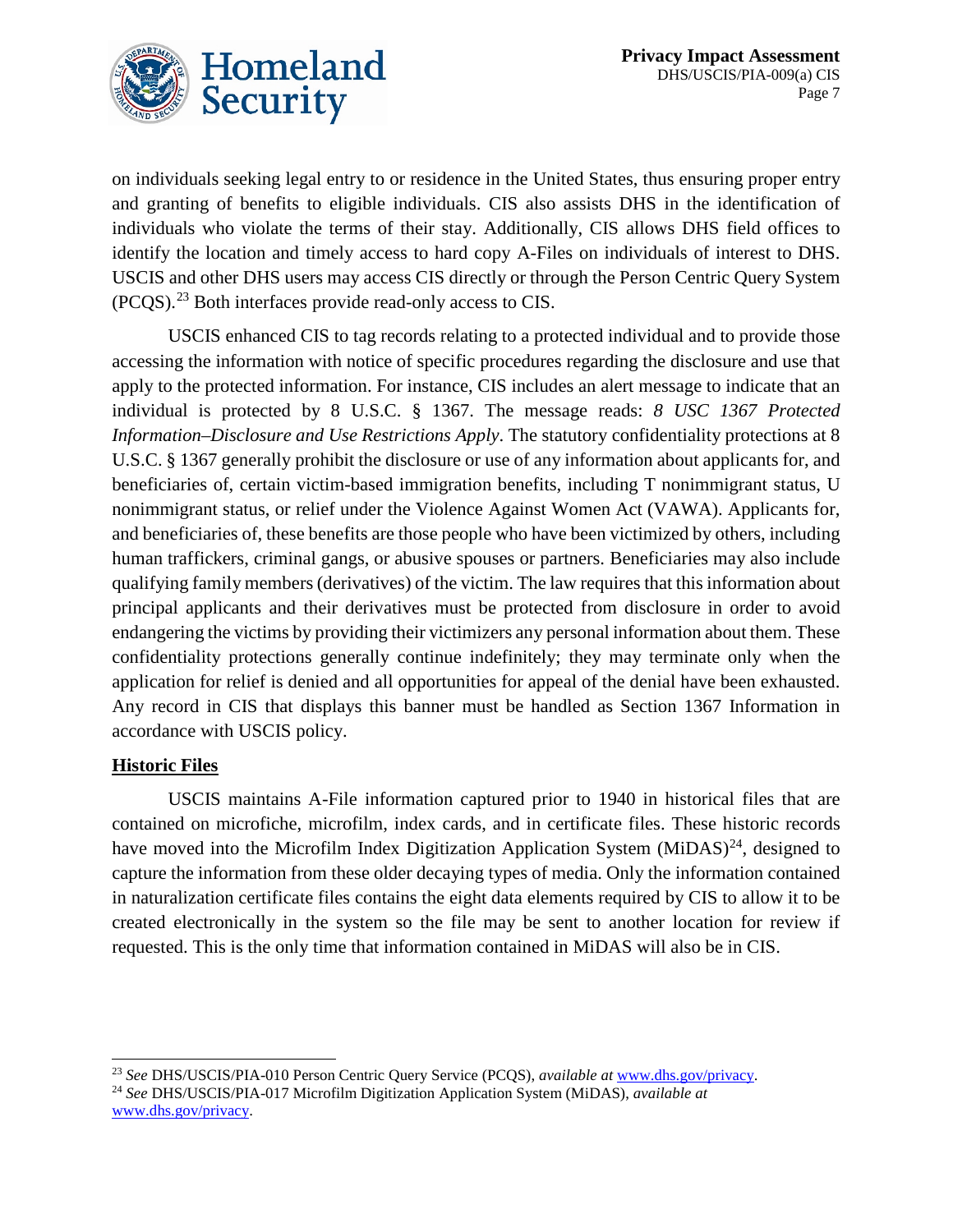

# **Section 1.0 Authorities and Other Requirements**

### **1.1 What specific legal authorities and/or agreements permit and define the collection of information by the project in question?**

The authority to collect information in the CIS is set forth in the Immigration and Nationality Act, 8 USC §§ 1101, 1103, 1304 et seq., and implementing regulations found in 8 CFR.

# **1.2 What Privacy Act System of Records Notice(s) (SORN(s)) apply to the information?**

The Alien File, Index, and National File Tracking System of Records covers the collection, use, and maintenance for information in CIS. [25](#page-8-0)

### **1.3 Has a system security plan been completed for the information system(s) supporting the project?**

Yes. CIS is covered as a subsystem under the USCIS Mainframe Applications accreditation boundary. The USCIS MF Security Plan was completed on April 15, 2014. The USCIS MF Authority to Operate was granted on September 2, 2014 and will expire on September 1, 2017. The USCIS Mainframe Applications is planned to move to Ongoing Authorization status, which provides continuous monitoring and no specific expiration date.

# **1.4 Does a records retention schedule approved by the National Archives and Records Administration (NARA) exist?**

Yes. NARA approved the CIS retention schedule [N1-566-10-01] on November 05, 2009. CIS records are permanent and USCIS transfers A-Files to the custody of NARA 100 years after the individual's date of birth.

**1.5 If the information is covered by the Paperwork Reduction Act (PRA), provide the OMB Control number and the agency number for the collection. If there are multiple forms, include a list in an appendix.**

Not applicable. CIS is not subject to the Paperwork Reduction Act requirements.

<span id="page-8-0"></span><sup>&</sup>lt;sup>25</sup> DHS/USCIS/ICE/CBP-001 Alien File, Index, and National File Tracking System of Records, 78 FR 69864 (Nov. 21, 2013).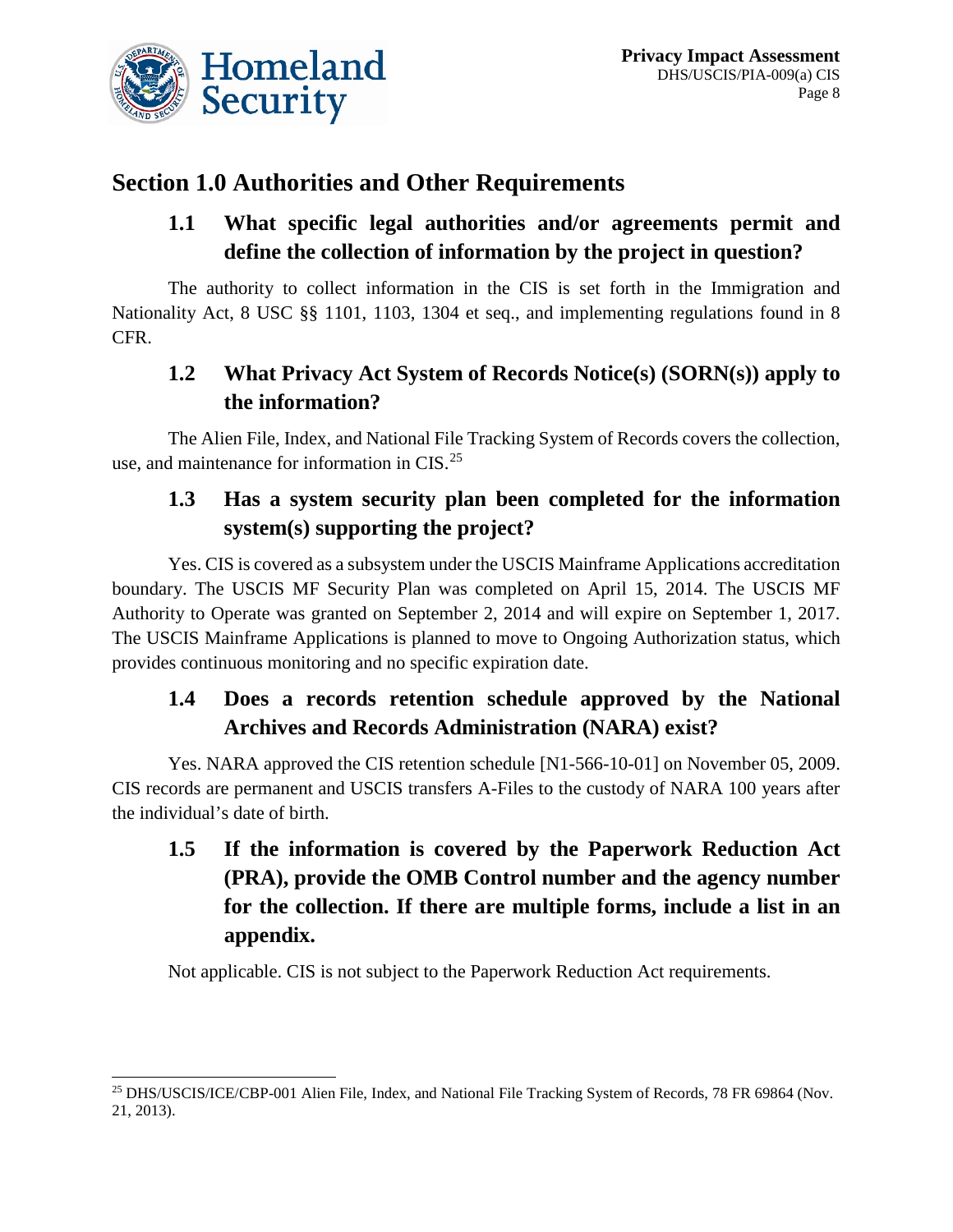

# **Section 2.0 Characterization of the Information**

The following questions are intended to define the scope of the information requested and/or collected, as well as reasons for its collection.

### **2.1 Identify the information the project collects, uses, disseminates, or maintains.**

CIS contains information on those individuals who during their interactions with DHS or DOS have been assigned an A-Number. The system contains biographic information on those individuals allowing DHS employees to quickly review the individual's immigration status. The information in CIS may also be used to request the hard copy A-File from the DHS File Control Office that has custody of the file. Specific data elements maintained in CIS may include:

- Full Name;
- Alias(es);
- Gender;
- Date of Birth;
- Country of Birth;
- Country of Citizenship;
- Port of Entry;
- Date of Entry;
- Class of Admission:
- A-Number;
- Social Security number (or other number originated by a government that specifically identifies an individual);
- I-94 Admission Number:
- Passport Number;
- Federal Bureau of Investigation (FBI) Identification Number;
- Legacy INS Fingerprint Number;
- DHS Automated Biometric Identification System (IDENT) Fingerprint Identification Number; [26](#page-9-0)

<span id="page-9-0"></span> <sup>26</sup> *See* DHS/NPPD/USVISIT/PIA-002 Automated Biometric Identification System (IDENT), *available at*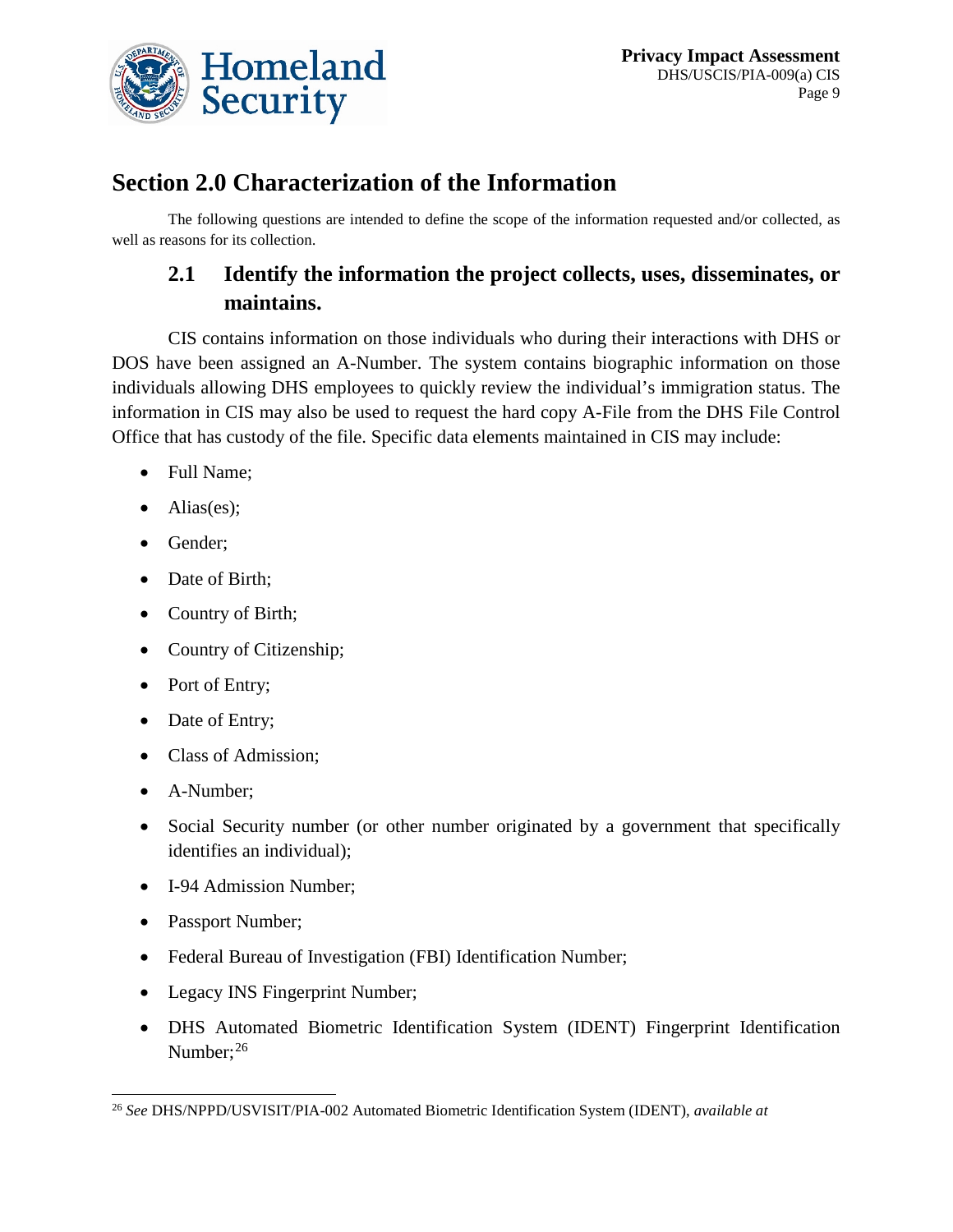

- Driver's License Number;
- Derivative Citizenship Certificate Number (DA, AA, AB, and EE Numbers);  $27$
- Naturalization Certificate Number (C-Number);
- Naturalization Date;
- Naturalization Court;
- Naturalization Location;
- Mother's Name;
- Father's Name;
- File Control Office (FCO);
- File Information (*i.e*., file transfer request, initiation, and confirmation date); and
- Deportation Information, such as: biometric identification, electronic forms, operational reports, fingerprint ID numbers, and interfaces to other alien-centric data stores.

There are eight mandatory fields required to create a new record in CIS. The mandatory data elements include: A-Number, first name, last name, date of birth, class of admission, country of birth, creation date of file, and the FCO (local file control offices) identifying where the file is located.

### **2.2 What are the sources of the information and how is the information collected for the project?**

The majority of the information contained in CIS is obtained directly from the individual requesting immigration benefits, provided for in the INA, on behalf of him or herself or others filed either with DHS or with DOS on an OMB approved form. Other information may be derived from records resulting from enforcement operations when a person is apprehended at the border, internally in the United States, or when a person has a warrant for deportation. Information is gathered from enforcement forms within ICE and CBP, then used to create physical A-Files, and later followed by Records personnel creating a record in CIS.

Additionally, information collected from other systems is used to augment and validate the information. CIS receives data from other USCIS, DHS, and external systems to create the A-File summary and tracking information.

 $\overline{a}$ www.dhs.gov/privacy.

<span id="page-10-0"></span><sup>&</sup>lt;sup>27</sup> More information on Certificate Series Numbers is available a[t https://www.uscis.gov/history-and](https://www.uscis.gov/history-and-genealogy/genealogy/certificate-series-numbers)[genealogy/genealogy/certificate-series-numbers.](https://www.uscis.gov/history-and-genealogy/genealogy/certificate-series-numbers)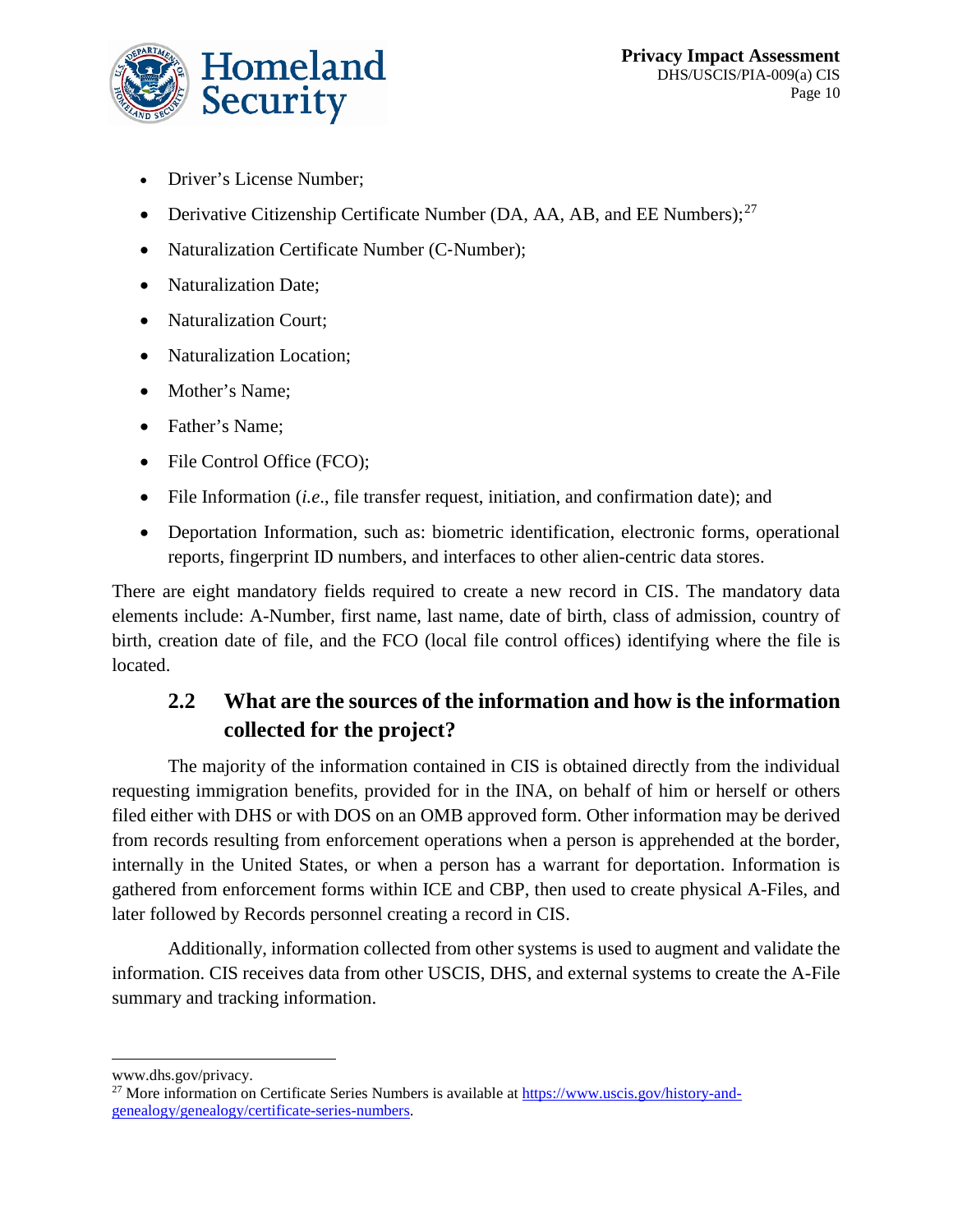

**2.3 Does the project use information from commercial sources or publicly available data? If so, explain why and how this information is used.**

No.

#### **2.4 Discuss how accuracy of the data is ensured.**

USCIS collects information primarily from the benefit requestor or beneficiary or his or her representative. ICE and CBP also collect information during enforcement operations. USCIS, ICE, and CBP are dependent on the individual to provide accurate information.

USCIS creates a record in CIS based on the A-File. The physical creation of a new file can be prepared by several authorized individuals; however, the electronic creation and input of data can only be accomplished by USCIS Records personnel or USCIS Records contract staff who are trained and designated to perform this function. An A-File is not considered to be created until it has been electronically created within CIS. This creation requires that one individual enters the data while another individual verifies the accuracy of the information derived from the physical A-File. The verification process must be completed within 48 hours or the information will be deleted from the system. Any information uploaded from another system undergoes a series of automated data checks before being added to the system. CIS generates error reports in the event a record is rejected due to faulty, incomplete or incorrect data. The USCIS File Control Office that entered the uploaded information will be notified of the error and must address the noted deficiency prior to re-sending the information.

USCIS developed procedures for updating the information if users notice inconsistencies between the paper A-File and CIS. Only a limited number of authorized USCIS Records personnel may update the system accordingly.

### **2.5 Privacy Impact Analysis: Related to Characterization of the Information**

**Privacy Risk:** There is a risk that the information in CIS may be inaccurate due to manual entry of data.

**Mitigation:** Only authorized USCIS Records staff have the ability to add or edit data and create A-Numbers electronically. CIS validates data entry through program coding to mitigate or prevent inconsistencies in applicant data and in decision processing entries (*e.g*., the system rejects 00/00/00 birthdates). Validation checks are performed when the data is entered and verification of the data is performed by subsequent processing and cross-checked with other sources. Data entry personnel are provided with the opportunity to review and edit information prior to and after their submission.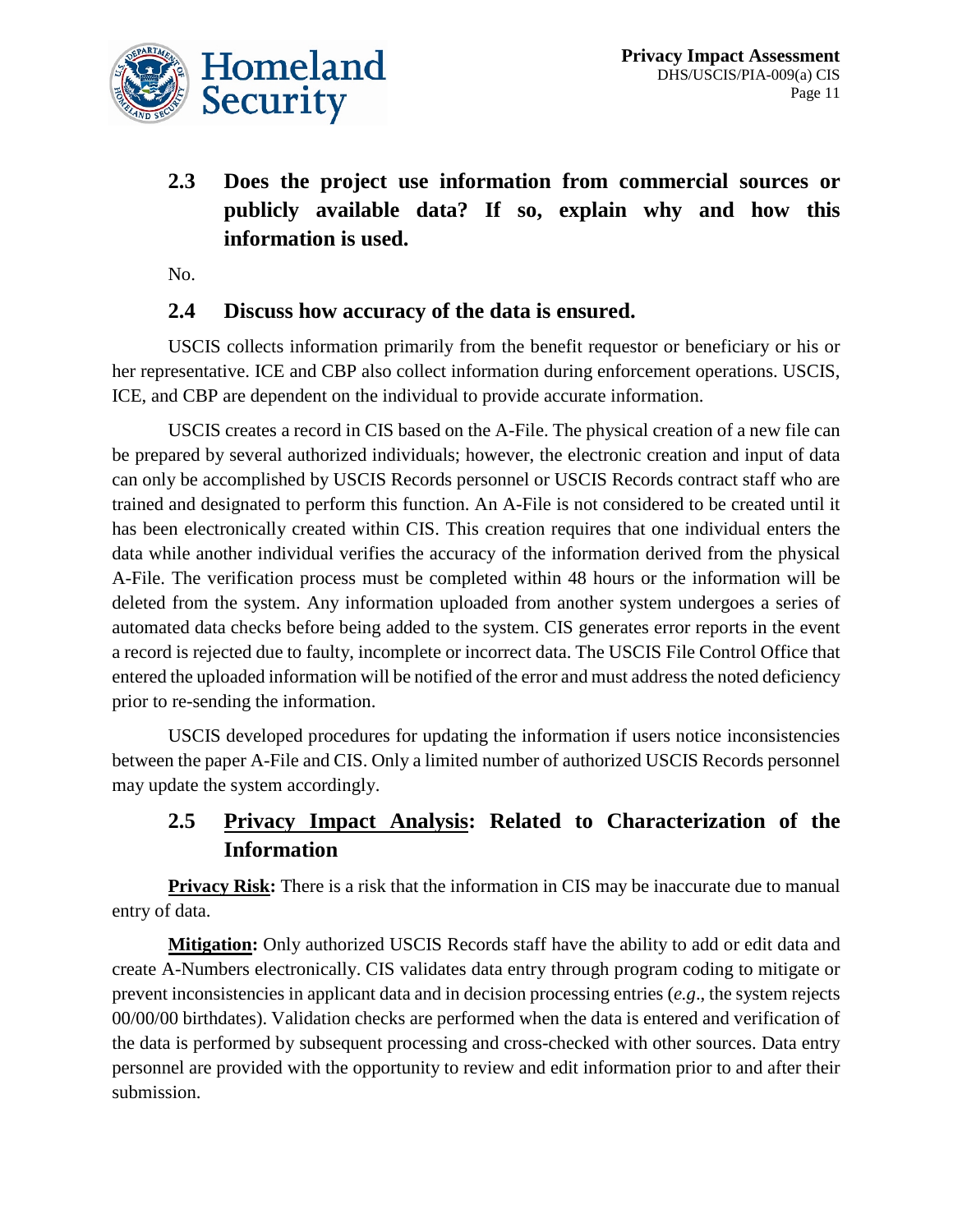

**Privacy Risk:** There is a risk that USCIS, DHS, and other external users may update CIS with incorrect information.

**Mitigation:** USCIS partially mitigated this risk. Only a few USCIS employees are able to make edits directly in CIS. Most users of CIS only have read-only access through CIS directly or through PCQS. Those users must go to the source system to make changes to data that would reflect in CIS when the data refreshes on a nightly basis. CIS is unable to validate whether the changes made in the source system are accurate.

**Privacy Risk:** There is a privacy risk that an individual was issued more than one A-Number resulting in multiple records in CIS.

**Mitigation:** This risk is partially mitigated. The A-Number is a major key to locating data in CIS. USCIS may identify that more than one A-File was issued to an individuals. In the event that an individual was inadvertently issued more than one A-Number, USCIS lists all A-Numbers for subjects who may have had multiple A-Numbers assigned in his or her CIS record. USCIS reviews all of the multiple A-Numbers identified during the CIS check. USCIS consolidates all A-Numbers in CIS by identifying primary and secondary A-Numbers. A primary A-Number is the number currently assigned to the surviving physical paper file and it is the first number listed in CIS. A secondary A-Number(s) are those that been consolidated into the primary A-Number, and are listed below the primary number.

# **Section 3.0 Uses of the Information**

The following questions require a clear description of the project's use of information.

### **3.1 Describe how and why the project uses the information.**

CIS is a repository of electronic data that contains an index of basic data elements related to an individual as he or she passes through the immigration process. The purpose of CIS is to provide a searchable central index of A-Files and to support the location and transfer of A-Files among DHS personnel and offices as needed in support of immigration benefits and enforcement actions. This purpose includes the ability to ascertain an individual's current immigration status (class of admission) and prior status (class of admission).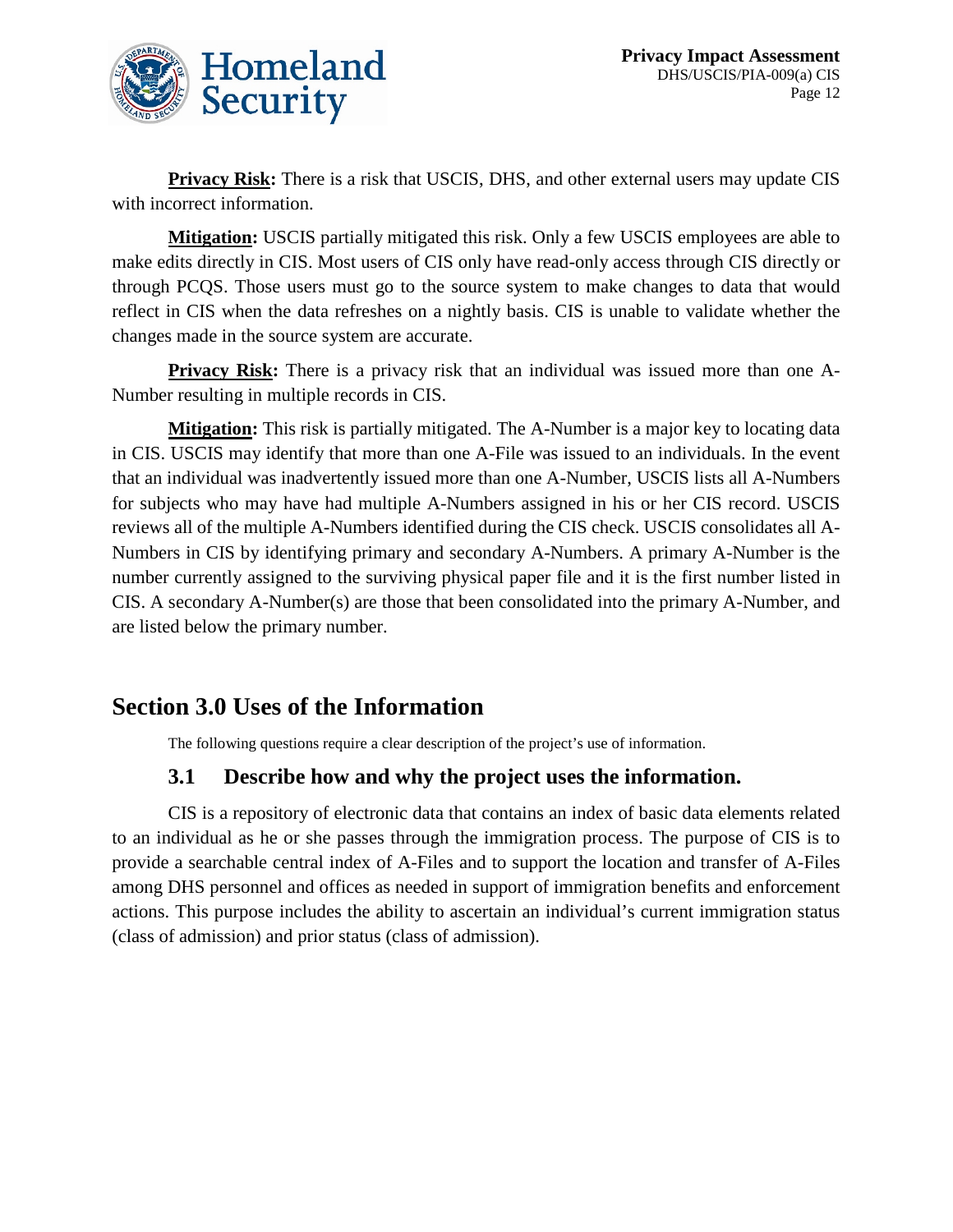

**3.2 Does the project use technology to conduct electronic searches, queries, or analyses in an electronic database to discover or locate a predictive pattern or an anomaly? If so, state how DHS plans to use such results.**

No.

### **3.3 Are there other components with assigned roles and responsibilities within the system?**

CBP and ICE have read-only access to CIS directly and/or through PCQS. Information is accessible by all CBP and ICE personnel so that they may perform their mission requirements. CBP uses CIS for border and inspection processes. ICE uses CIS for investigatory, deportation, and immigration court functions.

External agencies (*i.e*., DOS, Drug Enforcement Administration (DEA), International Criminal Police Organization (INTERPOL), and SSA) may access CIS directly or through PCQS). External agencies may include other federal, state, and local benefit bestowing programs, and by federal, state, and local law enforcement entities. These agencies have read-only access to the database. Some of these external users can access CIS through ICE user accounts. These users are granted read-only access using the ICE Password Issuance and Control System (PICS) process based on a background investigation and are indistinguishable from ICE employees. Information Sharing Agreements (ISA) have been created between ICE and these agencies. There are also external users who may access CIS through CBP, such as the DOS. These users are granted readonly access by CBP based on a background investigation and are indistinguishable from CBP employees.

#### **3.4 Privacy Impact Analysis: Related to the Uses of Information**

**Privacy Risk:** There is a risk that authorized users could use the data for purposes inconsistent with the original collection.

**Mitigation:** The risk is partially mitigated. To ensure the information is used consistently with the purposes of the original collection, USCIS monitors audit logs to ensure users are only accessing information related to their job functions. Prior to accessing CIS, each DHS user must sign a user access agreement that outlines the appropriate rules of behavior tailored to CIS. External agency representatives viewing the data must sign a non-disclosure agreement, which outlines the limits and restrictions regarding use of the data. Agencies requesting access to information/files are required to send a memorandum on official letterhead, signed by the local director, with an accreditation list identifying the names of those individuals that have been authorized to review information contained within USCIS records/systems.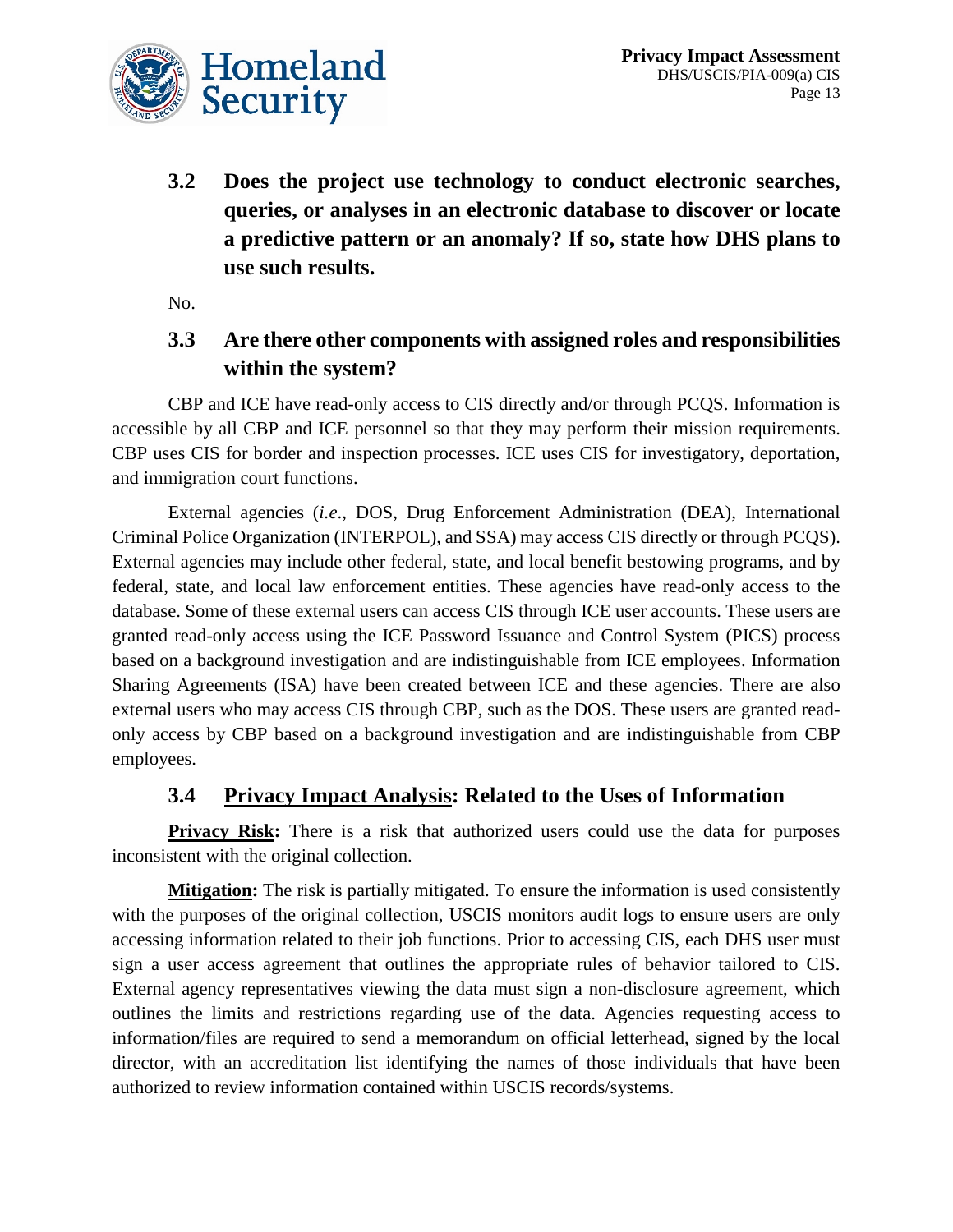

USCIS implements disciplinary rules to ensure the appropriate use of the system. USCIS reminds employees accessing the system that the system may be monitored for improper use and illicit activity, and the penalties for non-compliance, through a warning banner that reiterates the appropriate uses of the system. All user actions are tracked via audit logs to identify audit information by user identification, network terminal identification, date, time, and data accessed. This process acts as a deterrent to unauthorized activity.

**Privacy Risk:** There is a risk that unauthorized users may gain access to CIS.

**Mitigation:** This risk is partially mitigated. All records are protected from unauthorized access through appropriate administrative, physical, and technical safeguards such as restricting access to authorized personnel who have a need-to-know. In addition to DHS users, CIS has external users that can logon and run queries through ICE credentials, such as law enforcement agencies, and Task Force Teams. These users may not be uniquely identified since the access may be provided via another agency.

CIS is an application that is only available through the DHS USCIS network. All access is secured through access controls requiring PIV card. Authorized employees must use their issued credentials, also known as PIV cards to gain access to CIS. Individuals who do not require access to CIS will not be able to access CIS through their PIV card. Access to the system via PIV card is consistent with the National Institute of Standards and Technology 800-63 Level 4-assurance of the user's identity.[28](#page-14-0)

**Privacy Risk:** There is a risk that USCIS may provide unauthorized individuals access to CIS.

**Mitigation:** Since the formation of DHS, Read-Only access to information contained in CIS has been provided to the following three components: 1) CBP, for border and inspection process; 2) USCIS, for immigration benefit adjudication process; and 3) ICE, for investigatory, deportation, and immigration court functions. Information is accessible by all three components so that they may perform their mission requirements. Officers have read-only access, and include adjudications officers who review applications and assign benefits, and enforcement officers who encounter individuals at the ports of entry, borders, and interior of the United States, and must verify the status of those individuals. Only specific authorized USCIS Records users have the ability to add or edit data and create and verify A-Numbers electronically. USCIS is careful to only share data with other DHS components who need to know the information. Only USCIS internal users, System Administrators, and Data Base Administrators have write and modify access to the CIS application and CIS database files.

**Privacy Risk:** There is a risk that USCIS may inadvertently disclose special protected class

<span id="page-14-0"></span> <sup>28</sup> *See* NIST Special Publication (SP) 800-63-2, Electronic Authentication Guideline, dated August 2013, *available at* [http://csrc.nist.gov/publications/nistpubs/800-63-1/SP-800-63-1.pdf.](http://csrc.nist.gov/publications/nistpubs/800-63-1/SP-800-63-1.pdf)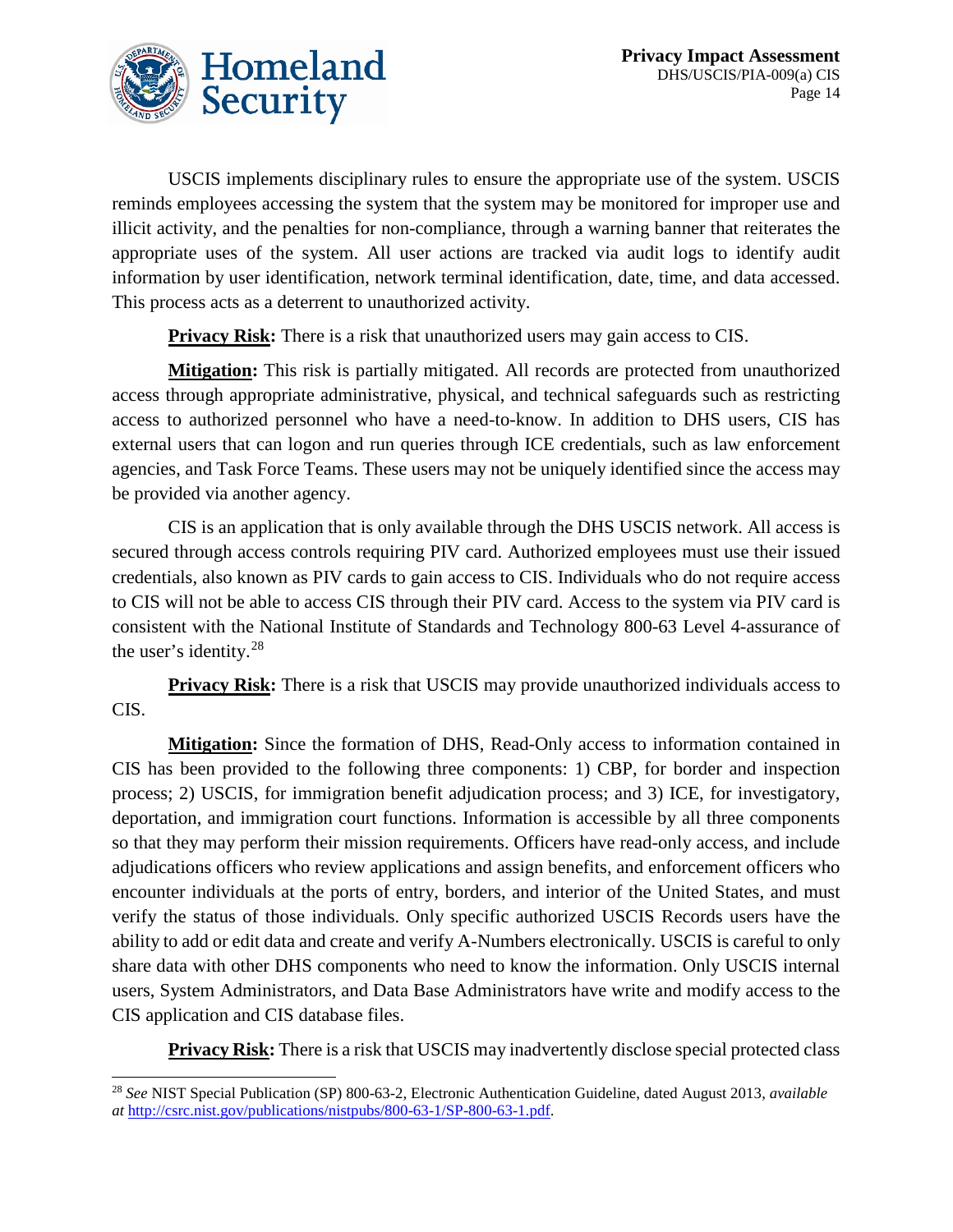

data (T, U, VAWA) without a need-to-know.

**Mitigation:** USCIS has partially mitigated this risk. CIS includes an alert message to indicate that an individual is protected by 8 U.S.C. § 1367. The release will help users comply with 8 U.S.C § 1367(a), which prohibits DHS from making unauthorized disclosures of information related to certain protected classes of aliens, including applicants and recipients of T (victims of human trafficking) and U (victims of criminal activity) visas, and relief under the Violence Against Women Act of 1994 (VAWA). This enhancement also makes CIS users immediately aware that they are displaying a record relating to a protected individual and that specific procedure regarding the disclosure and use apply. Any record in CIS that displays this banner must be handled as Section 1367 Information in accordance with USCIS policy.

# **Section 4.0 Notice**

The following questions seek information about the project's notice to the individual about the information collected, the right to consent to uses of said information, and the right to decline to provide information.

# **4.1 How does the project provide individuals notice prior to the collection of information? If notice is not provided, explain why not.**

The instruction associated with each benefit request form contains a Privacy Act Statement. Each Privacy Act Statement provides notice to individuals about the agency's authority to collect information, the purposes of data collection, routine uses of the information, and the consequences of declining to provide the requested information to USCIS. Additionally, the forms also contain a provision by which an applicant authorizes USCIS to release any information received from the benefit requestor or beneficiary as needed to determine eligibility for benefits. Furthermore, individuals are provided general notice through the publication of this PIA and the Alien File, Index, and National File Tracking System SORN.[29](#page-15-0)

In instances in which the A-File is created for other purposes (*e.g*., enforcement, investigations), information may not be collected directly from the individual, and thus, the individual may not have an opportunity to decline to provide information contained within the A-File.

<span id="page-15-0"></span><sup>&</sup>lt;sup>29</sup> DHS/USCIS/ICE/CBP-001 Alien File, Index, and National File Tracking System of Records, 78 FR 69864 (Nov. 21, 2013).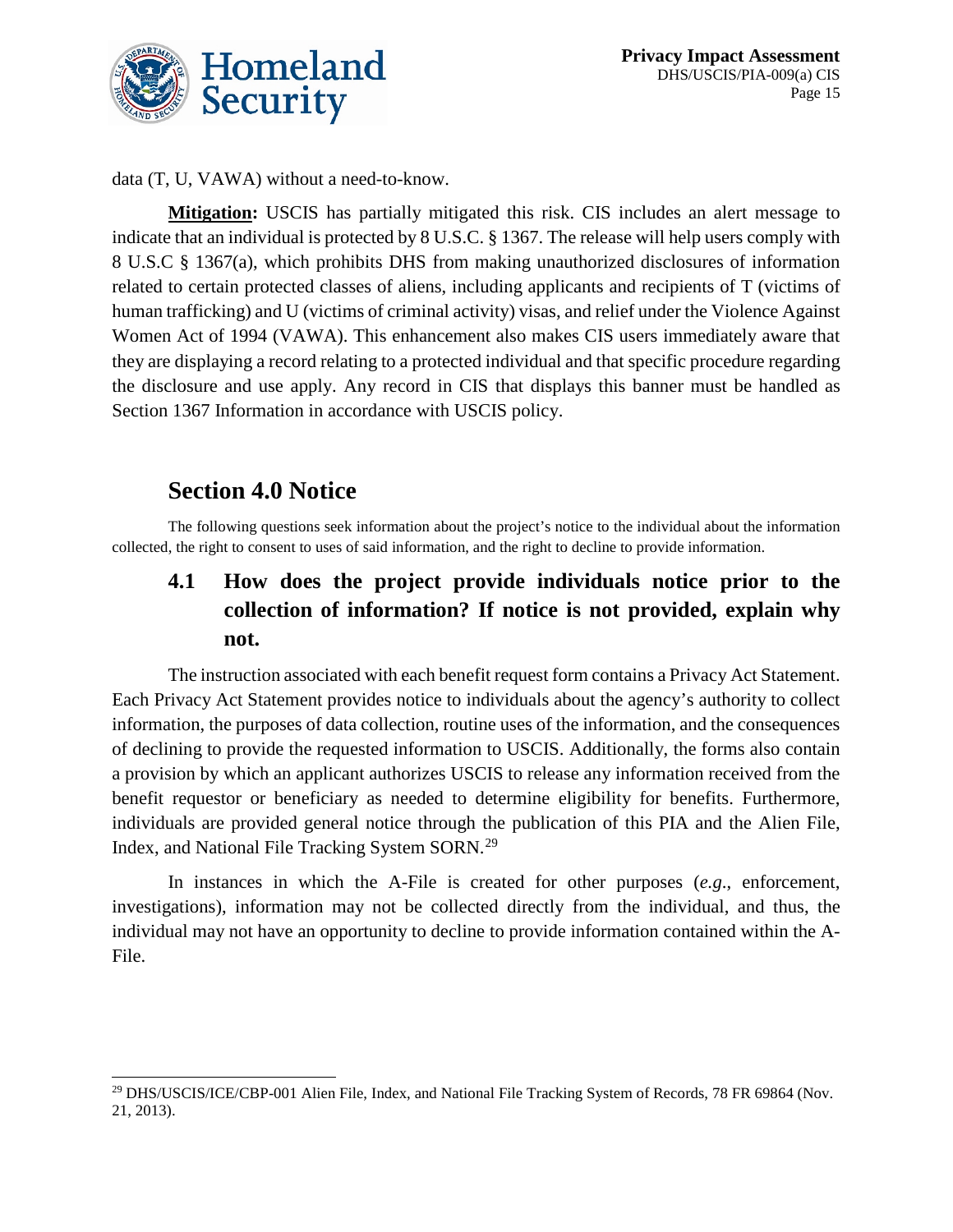

# **4.2 What opportunities are available for individuals to consent to uses, decline to provide information, or opt out of the project?**

The submission of a benefit request is voluntary. To grant the requested benefit, applicants must provide certain biographic and biometric information that may include submission of fingerprints, photographs, and signatures, in addition to other information requested in an application. This information is critical in making an informed adjudication decision to grant or deny an immigration benefit. Failure to provide the requested information prohibits USCIS from processing and properly adjudicating the application and thus precludes the applicant from receiving the benefit. For A-Files created for other purposes (*e.g*., enforcement, investigations), the individual does not consent to particular uses of the information.

#### **4.3 Privacy Impact Analysis: Related to Notice**

USCIS provides general notice to the public through this PIA and the joint USCIS, CBP, and ICE A-File SORN. The extent of notice and opportunity to provide informed consent varies based on the particular purpose associated with the original collection of the information. In most cases, notice is provided when the applicant fills out the form or application for benefits. For the other information collected in CIS, because of the law enforcement and customs and immigration purposes for which the information is collected, opportunities for the individual to be notified prior to the collection of information may be limited or nonexistent. Individuals may be notified by other law enforcement agencies at the point of collection of the original data that their information may be shared for law enforcement purposes. Because USCIS does not directly collect most of the information gathered by ICE or CBP, USCIS is also not in the best position to provide individuals notice prior to the collection of information.

# **Section 5.0 Data Retention by the project**

The following questions are intended to outline how long the project retains the information after the initial collection.

#### **5.1 Explain how long and for what reason the information is retained.**

Under the NARA approved the CIS retention schedule [N1-566-10-01], CIS records are permanent and USCIS transfers CIS records to the custody of NARA 100 years after the individual's date of birth. Newly-eligible files are transferred to the National Archives every five years.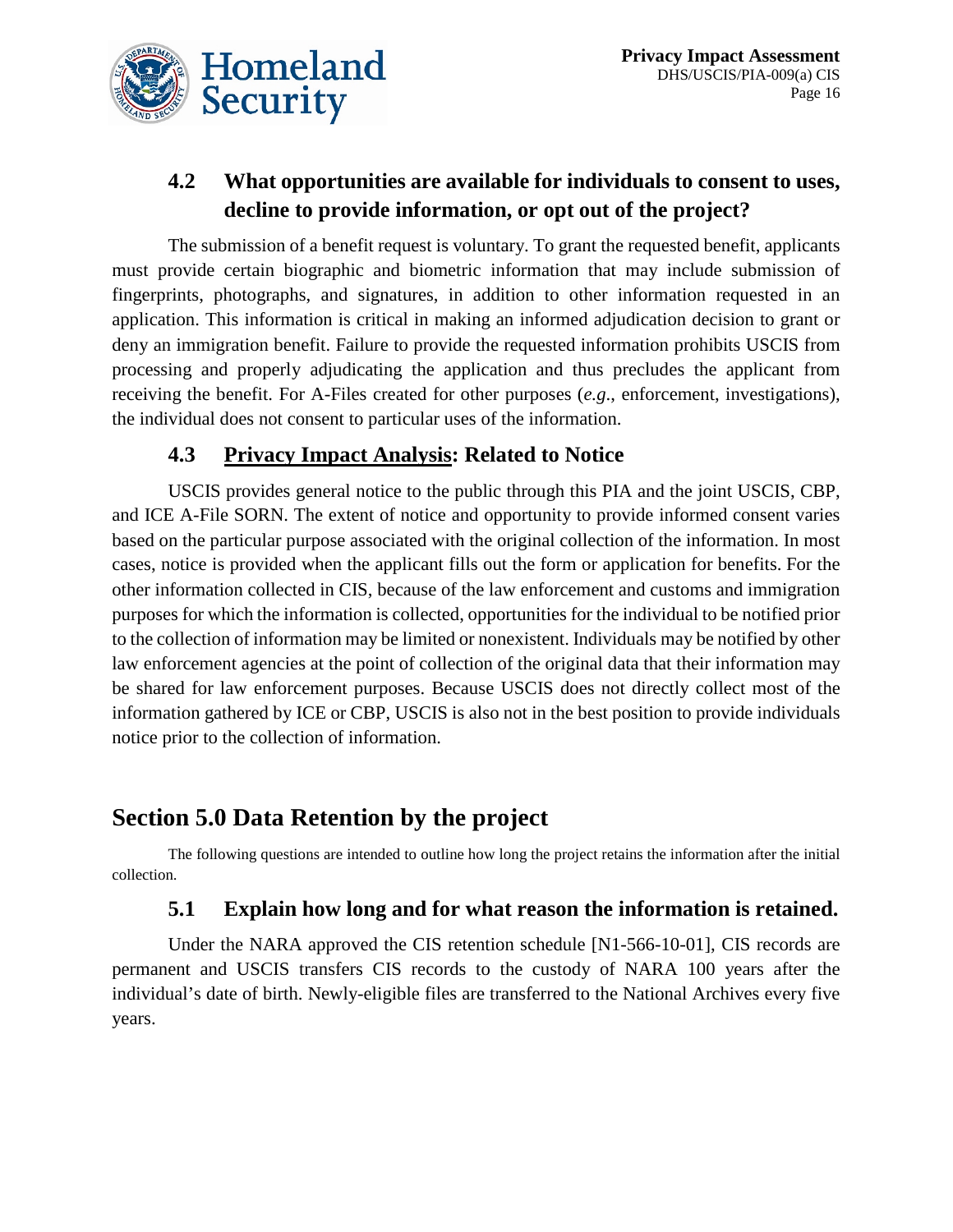

#### **5.2 Privacy Impact Analysis: Related to Retention**

There is no privacy risk related to retention. NARA determined CIS records to be of permanent historical value. USCIS retains data beyond the approval or denial of a benefit in order to ensure the information is available for several purposes, including future immigration status verification, evaluating subsequent benefits sought by an applicant, and for litigation.

# **Section 6.0 Information Sharing**

The following questions are intended to describe the scope of the project information sharing external to the Department. External sharing encompasses sharing with other federal, state and local government, and private sector entities.

# **6.1 Is information shared outside of DHS as part of the normal agency operations? If so, identify the organization(s) and how the information is accessed and how it is to be used.**

Information in CIS is used on a daily basis by DHS operational components, as well as by various federal and state entitlement and law enforcement programs. These external agencies are provided read-only access to CIS directly or through the PCQS or through a system interconnection. Some external users can access CIS through ICE or CBP user accounts.

#### *Department of State (DOS)*

USCIS and DOS are partners in the processing of certain immigration benefit cases. DOS has read-only access to CIS directly thought CBP credentials and through PCQS. Access to CIS provides DOS with information on USCIS adjudications of benefits and other decisions relating to non-immigrant and immigrant visas, and naturalization cases. This includes data on current immigration status and historical information. This data sharing arrangement allows USCIS and DOS to increase processing efficiency and maintain a comprehensive picture of a benefit requestor's status from visa application to naturalization.

#### *Social Security Administration (SSA)*

USCIS, DOS, and the SSA currently have a Memorandum of Understanding (MOU) in place that covers the process in which USCIS issues SSNs and Social Security cards in an automated manner (*i.e*., individual does not have to visit a Social Security Office) to immigrants through a process called Enumeration at Entry (EAE). EAE is a joint effort between DOS, USCIS, and SSA. As part of the DOS immigrant visa application process, immigrants outside the United States have the option to apply for an SSN card at the same time they apply for an immigrant visa. Once DOS approves their visa application and DHS admits them into the United States for permanent residence, SSA automatically issues the SSN card. USCIS electronically transmits to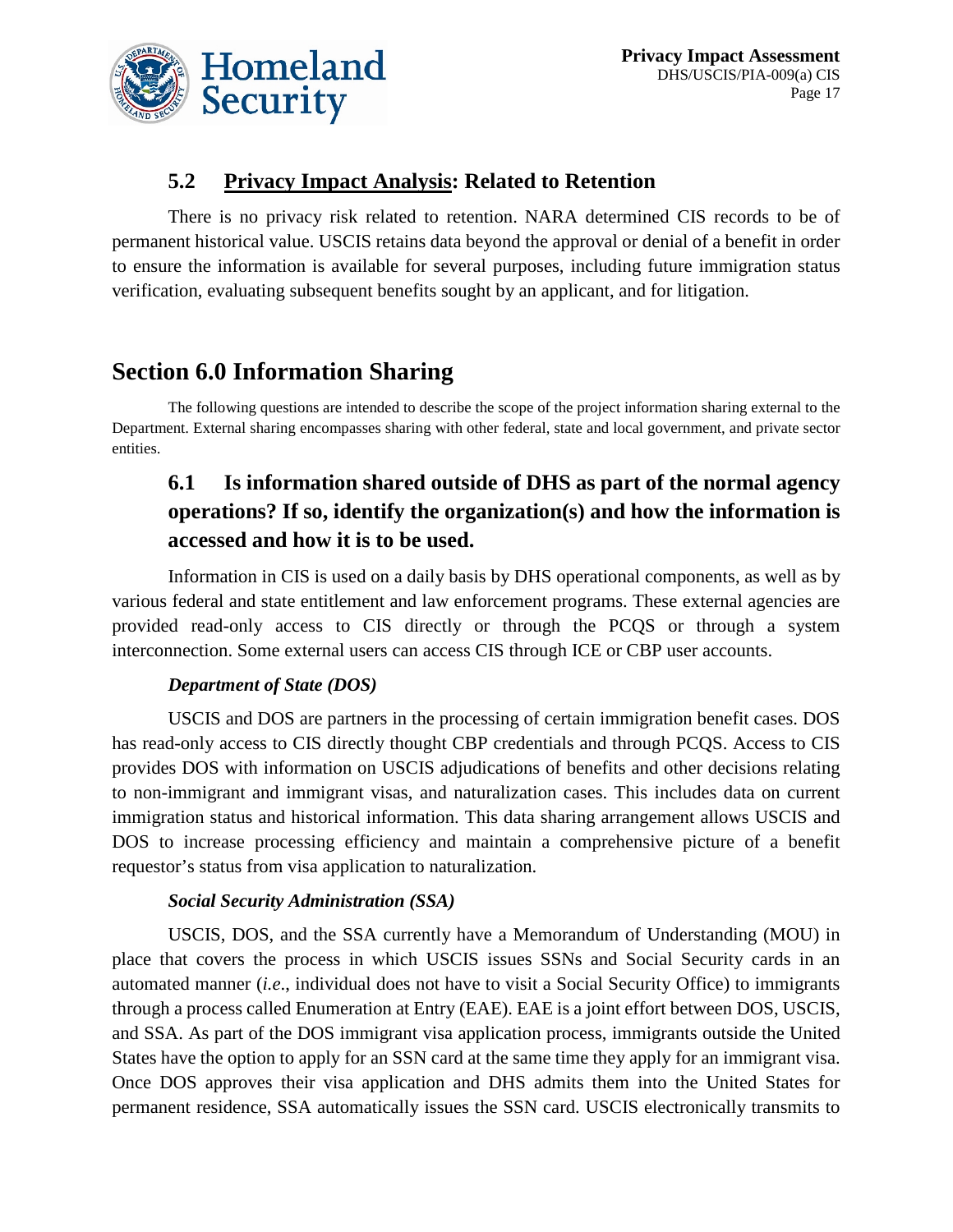

SSA enumeration data for resident aliens with employment authorization who request a SSN or replacement Social Security card. This process will allow USCIS benefit seekers to request a SSN or replacement card as part of the USCIS benefit process.

#### *Department of Justice (DOJ)*

DHS/ICE users at FBI facilities with network and system access to CIS support the Joint Terrorism Task Force (JTTF). The JTTF is tasked with investigating, detecting, interdicting, and removing, prosecuting terrorists, and dismantles terrorist organizations.

#### *Internal Revenue Services (IRS)*

DHS is required to provide the IRS with the names of individuals who choose to abandon their LPR and citizenship status. USCIS shares CIS data with IRS through a system interconnection. This system interconnection allows CIS to provide abandonment of citizenship information to IRS on a quarterly basis, as directed by legal requirements and mandates. CIS sends specific information related to the abandonment of an individual's United States citizenship. This is a one-way interconnection; no data is sent to CIS from LB&I/IIC.

#### *Local Law Enforcement*

Local law enforcement agencies, such as police and sheriff's offices, cooperate with federal agencies in investigations of illegal activities that may involve aliens that are provided by ICE. Such investigations may require the retrieval or update of information contained in an individual's A-file. These users are granted access using the ICE PICS process based on a background investigation and are indistinguishable from ICE employees. ISAs have been created between ICE and these agencies.

### **6.2 Describe how the external sharing noted in 6.1 is compatible with the SORN noted in 1.2.**

#### *DOS*

Sharing USCIS data to DOS is compatible with the purpose of the system because the DOS mission, like USCIS, includes ensuring lawful visits and immigration to the United States as dictated by the INA. Routine Use O of the A-File SORN permits USCIS to share information with the DOS for the purpose of processing petitions or applications for benefits under the INA, and all other immigration and nationality laws including treaties and reciprocal agreements; or when the Department of State requires information to consider and/or provide an informed response to a request for information from a foreign, international, or intergovernmental agency, authority, or organization about an alien or an enforcement operation with transnational implications.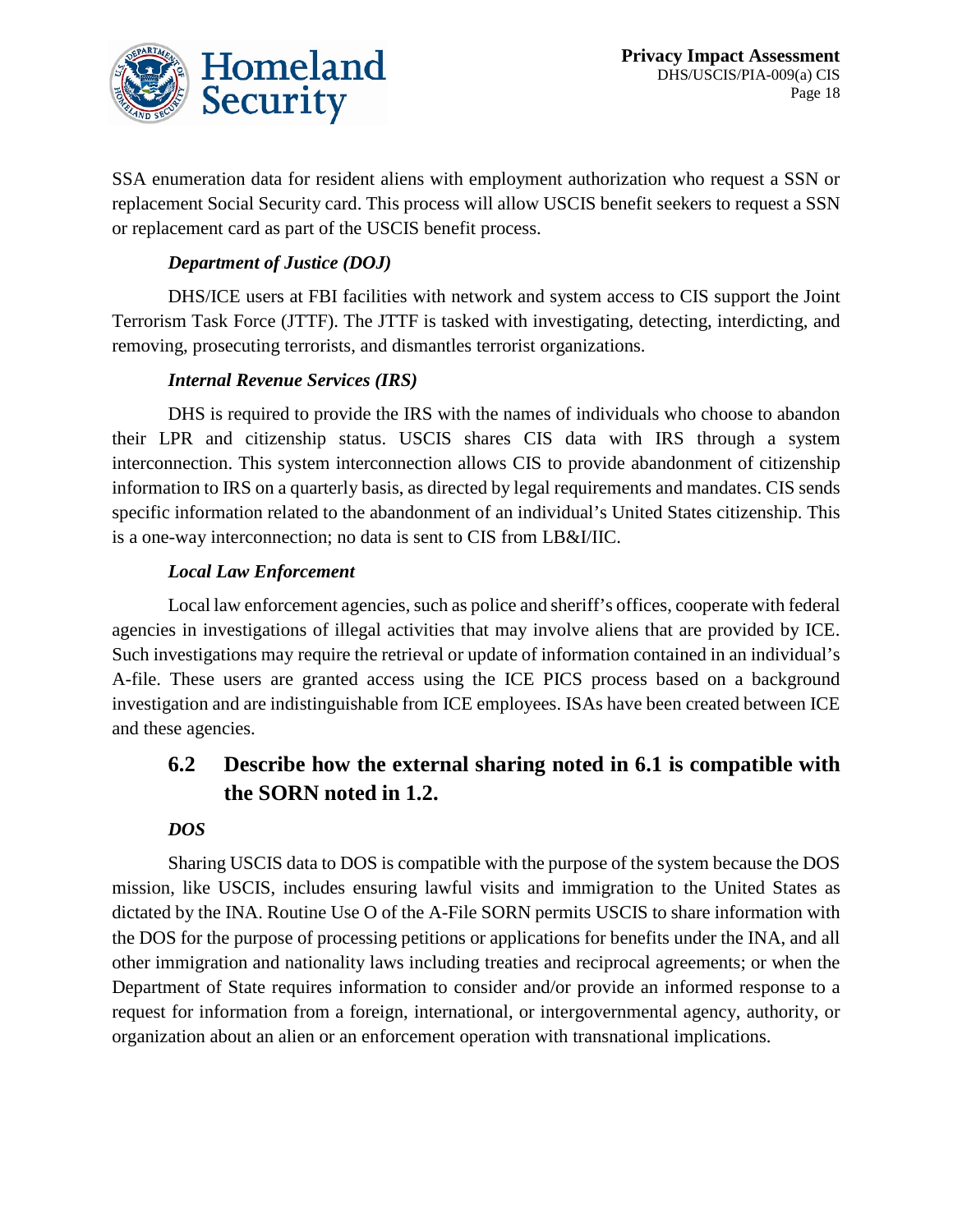

#### *SSA*

Sharing USCIS data to SSA is compatible with the purpose of the system because section 205(b)(2) of the Social Security Act, as amended, authorizes SSA to issue a Social Security card to aliens at the time of their lawful admission to the United States. Routine Use DD of the A-File SORN permits the sharing of information to SSA for the purpose of issuing a SSN and card to an alien who has made a request for a SSN as part of the immigration process and in accordance with any related agreements in effect between the SSA, DHS, and DOS entered into pursuant to 20 CFR 422.103(b)(3), 422.103(c)(3), and 422.106(a), or other relevant laws and regulations.

#### *DOJ*

Sharing USCIS data with DOJ is compatible with the purpose of the system because the DOJ mission, like USCIS, includes ensuring lawful visits and immigration to the United States as dictated by the INA. Routine Use N of the A-File SORN permits USCIS to share with DOJ (including Offices of the United States Attorneys) or other federal agency conducting litigation or in proceedings before any court, adjudicative, or administrative body, when necessary to assist in the development of such agency's legal and/or policy position.

Routine Use G of the A-File SORN permits USCIS to share information with DOJ when a record, either on its face or in conjunction with other information, indicates a violation or potential violation of law, which includes criminal, civil, or regulatory violations and such disclosure is proper and consistent with the official duties of the person making the disclosure.

#### *IRS*

Sharing USCIS data with IRS is compatible with the purpose of the system because USCIS is required by law to provide the IRS with the names of individuals who choose to abandon their lawful permanent resident (LPR) status. Routine Use CC of the A-File SORN permits USCIS to share information with IRS to verify or ascertain the citizenship or immigration status of any individual within the jurisdiction of the agency for any purpose authorized by law.

#### *Local Law Enforcement*

Local law enforcement partners play a vital role in protecting the homeland and DHS provides a large number of resources to support that effort. Routine Sharing of USCIS data with local law enforcement agencies is compatible with the purpose of the system because local law enforcement are able to carry out their respective enforcement responsibilities and so that USCIS ensures that benefits or not granted to those who are not eligible due to law enforcement, public safety, or national security concerns. Routine Use G, N, and Q of the A-File SORN permits the sharing of information for the purpose of investigation or prosecuting investigating or prosecuting a violation or enforcing or implementing a law, rule, regulation, or order, when a record, either on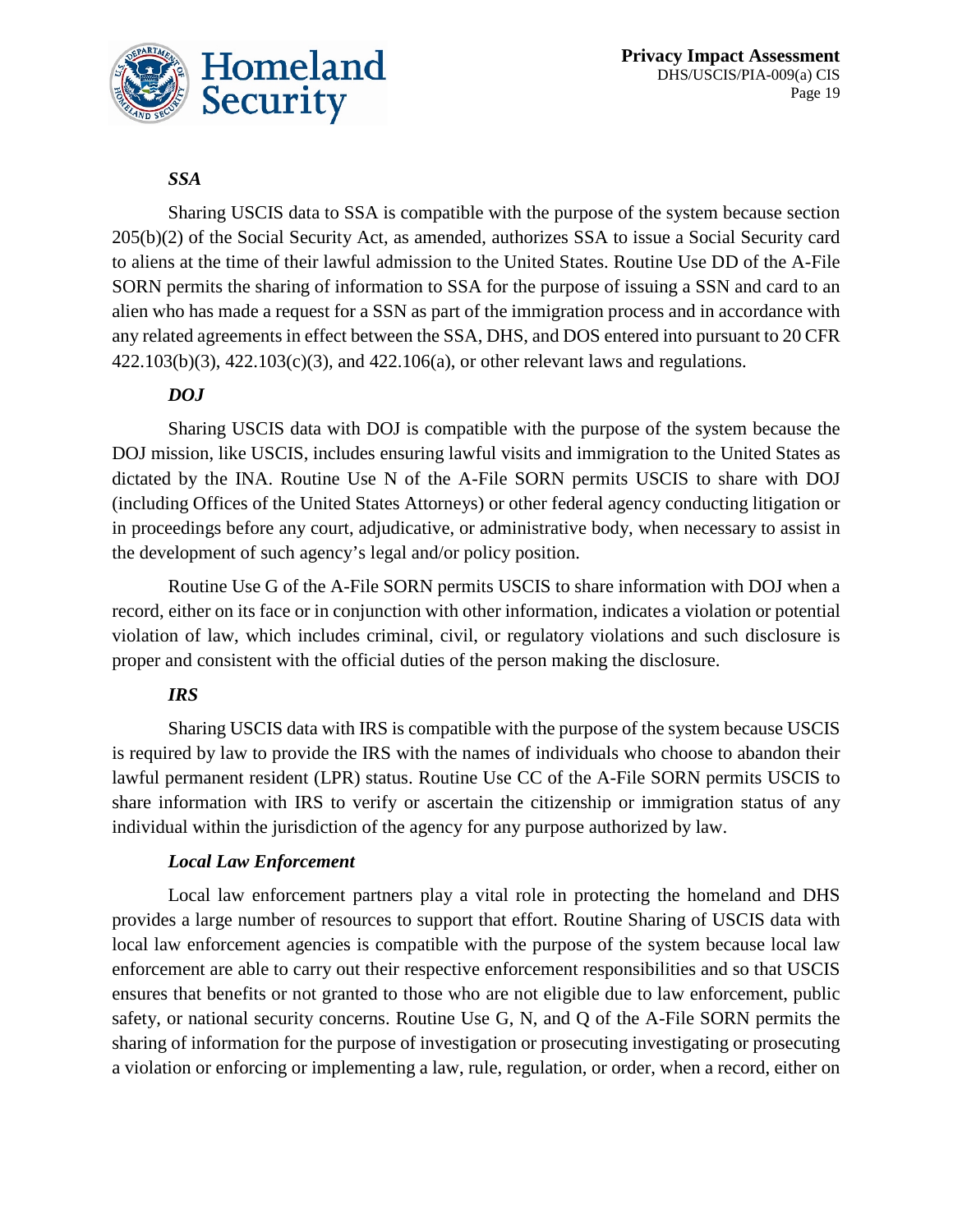

its face or in conjunction with other information, indicates a violation or potential violation of law, which includes criminal, civil, or regulatory violations.

#### **6.3 Does the project place limitations on re-dissemination?**

USCIS, ICE, and CBP enters into Memorandum of Understanding/Agreement (MOU/A) with external organizations prior to the systematic sharing of information. When sharing information with parties outside of DHS, the same specifications related to security and safeguarding of privacy-sensitive information that are in place for USCIS and DHS are applied to the outside entity. The agreements between DHS and external entities fully outline the responsibilities of the parties, security standards and safeguarding responsibilities, and limits on the use of the information, including re-dissemination. Access to records is governed by need-toknow criteria that demand the receiving entity demonstrate the mission-related need for the data before access is granted. All Agreements contain language the legal authorization for the provision of the information to an external agency and the justification for the collecting of the data by the receiving agency. In addition, agreements contain an acknowledgement that the receiving agency will not share the information without USCIS or DHS's permission, as applicable.

### **6.4 Describe how the project maintains a record of any disclosures outside of the Department.**

USCIS keeps an electronic record of all CIS records shared via CIS and PCQS. TRKS, a subsystem of CIS, maintains an audit trail of the activities performed by CIS users. The audit trail includes any additions, deletions, or modifications, along with recording the viewing of selected information. PCQS also maintains audit trail logs to identify transactions performed by external users and transactions that involve external interconnected systems.

### **6.5 Privacy Impact Analysis: Related to Information Sharing**

**Privacy Risk:** There is a risk that data shared by USCIS with external partners will be used beyond the original purpose of collection (immigration benefits).

**Mitigation:** Information Sharing Agreements with external agencies contain specific requirements limiting access to those purposes set forth in the agreements. USCIS, ICE, and CBP all require privacy and security safeguards in established MOU/A with the external partners. When sharing information with parties outside of DHS, the same specifications related to security and safeguarding privacy-sensitive information that are in place for USCIS, ICE, and CBP are applied to the outside entity. The agreements between DHS and external entities fully outline responsibilities of the parties, security standards, and limits of use of the information, including re-dissemination, prior to information sharing. Access to records is governed by need-to-know criteria that demand the receiving entity demonstrate the mission-related need for the data before access is granted. In the terms of a negotiated agreement or the language of an authorization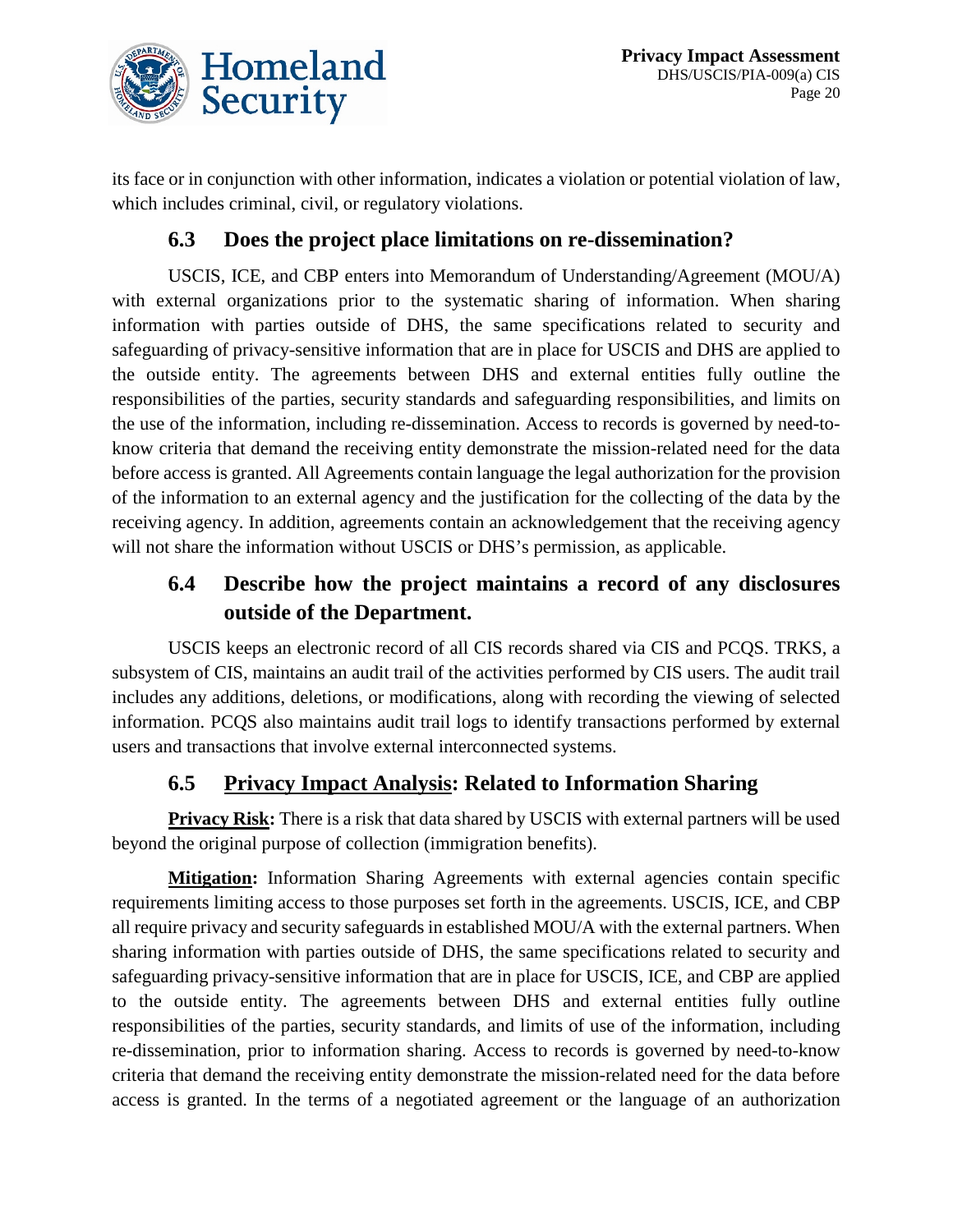

providing information to an external agency, USCIS includes justification for collecting the data, and an acknowledgement that the receiving agency will not share the information without USCIS or DOS's permission, as applicable. All prospective information handlers must be authorized to access the information. This mitigates the risk of unauthorized disclosure by requiring a trained employee with access to the information to review the information before sharing the information with an external agency.

# **Section 7.0 Redress**

The following questions seek information about processes in place for individuals to seek redress which may include access to records about themselves, ensuring the accuracy of the information collected about them, and/or filing complaints.

### **7.1 What are the procedures that allow individuals to access their information?**

An individual may gain access to his or her USCIS records by filing a Privacy Act or Freedom of Information (FOIA) request. Only U.S. citizens and lawful permanent residents may file a Privacy Act request. Any person, regardless of immigration status, may file a FOIA request. If an individual would like to file a Privacy Act or FOIA request to view his or her USCIS record, he or she may mail the request to the following address:

National Records Center FOIA/Privacy Act Program P. O. Box 648010 Lee's Summit, MO 64064-8010

Further information about Privacy Act/FOIA requests for USCIS records is available at [http://www.uscis.gov.](http://www.uscis.gov/)

### **7.2 What procedures are in place to allow the subject individual to correct inaccurate or erroneous information?**

U.S. citizens and lawful permanent residents, under the Privacy Act, are afforded the ability to correct information by filing a Privacy Act Amendment. U.S. citizens and lawful permanent residents should submit requests to contest or amend information contained in CIS as discussed in Section 7.1. The requestor should clearly and concisely state the information being contested, the reason for contesting or amending it, the proposed amendment, and any evidence of the correct information. The requestor should also clearly mark the envelope, "Privacy Act Amendment Request." The record must be identified in the same manner as described for making a request for access.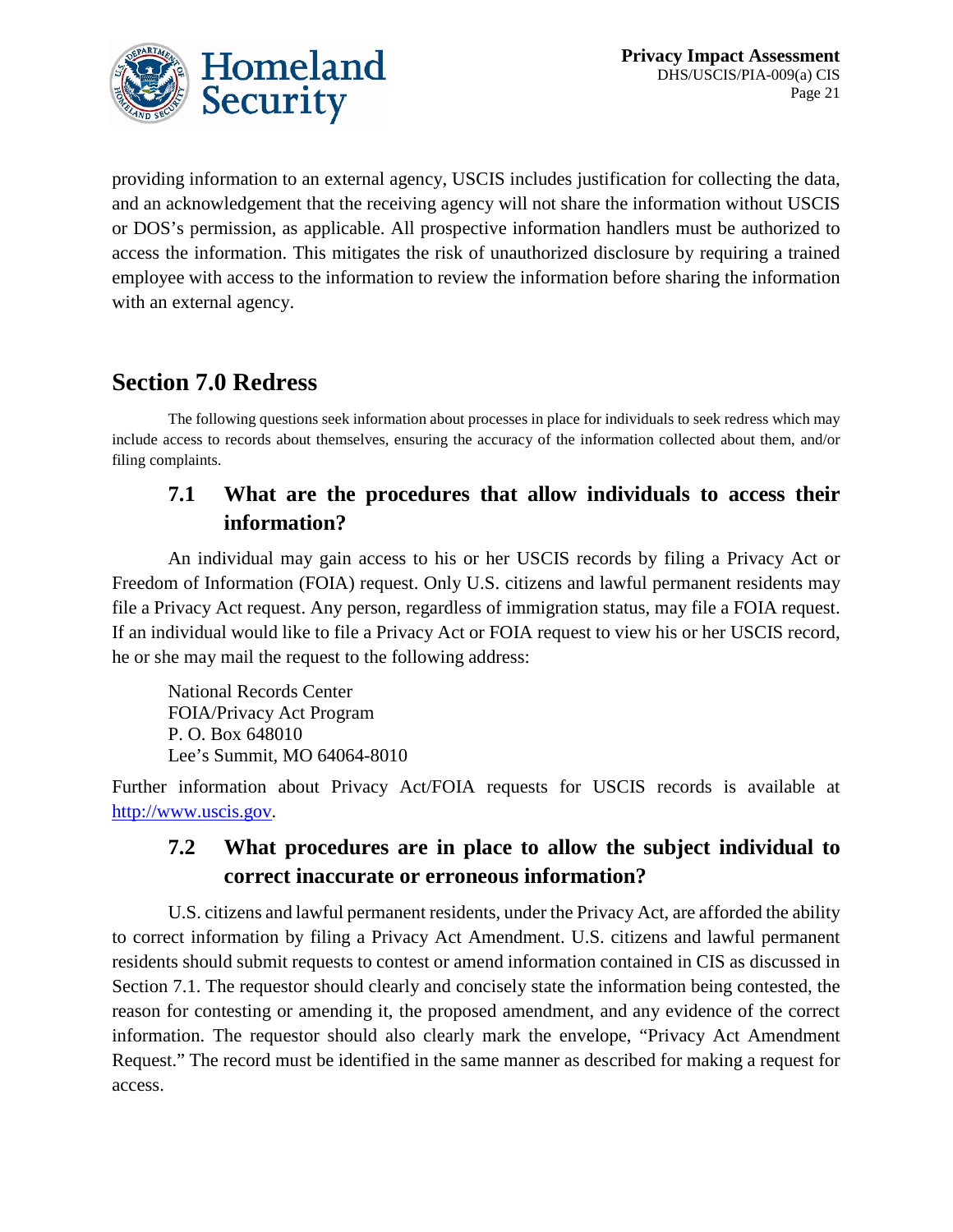

Persons not covered by the Privacy Act are also able to amend their records. If a person finds inaccurate information in his or her record received through FOIA, he or she may visit a local USCIS Field Office to identify and amend inaccurate records with evidence.

### **7.3 How does the project notify individuals about the procedures for correcting their information?**

USCIS notifies individuals of the procedures for correcting their information on USCIS forms, the USCIS website, this PIA, and A-File SORN.

### **7.4 Privacy Impact Analysis: Related to Redress**

There is no privacy risk related to redress. Individuals may request access to information about themselves under the FOIA and Privacy Act. USCIS also provides several avenues for individuals to correct inaccurate or erroneous information during and after the benefit decision.

# **Section 8.0 Auditing and Accountability**

The following questions are intended to describe technical and policy based safeguards and security measures.

### **8.1 How does the project ensure that the information is used in accordance with stated practices in this PIA?**

USCIS ensures that practices stated in this PIA comply with internal USCIS policies, including the USCIS privacy policies, standard operation procedures (SOP), orientation and training, rules of behavior, and auditing and accountability.

CIS has an audit trail capability to monitor user activities and generate alerts for unauthorized access attempts. Through TRKS, CIS is able to log the activity of each user to reduce the possibility of misuse and inappropriate dissemination of information. The audit trail includes any additions, deletions, or modifications CIS on-line and batch users perform, along with recording the viewing of selected information.

Additionally, USCIS uses the Restricted Access Management Tool (RAMT) to monitor and track users who were provide restricted access to TRKS across USCIS, ICE, and CBP in 148 FCO. Restricted Access is a set of privileges that allow authorized users to add or change critical data fields in CIS. RAMT is an automated tool that enables USCIS to monitor and track TRKS restricted access across all FCOs in near real time.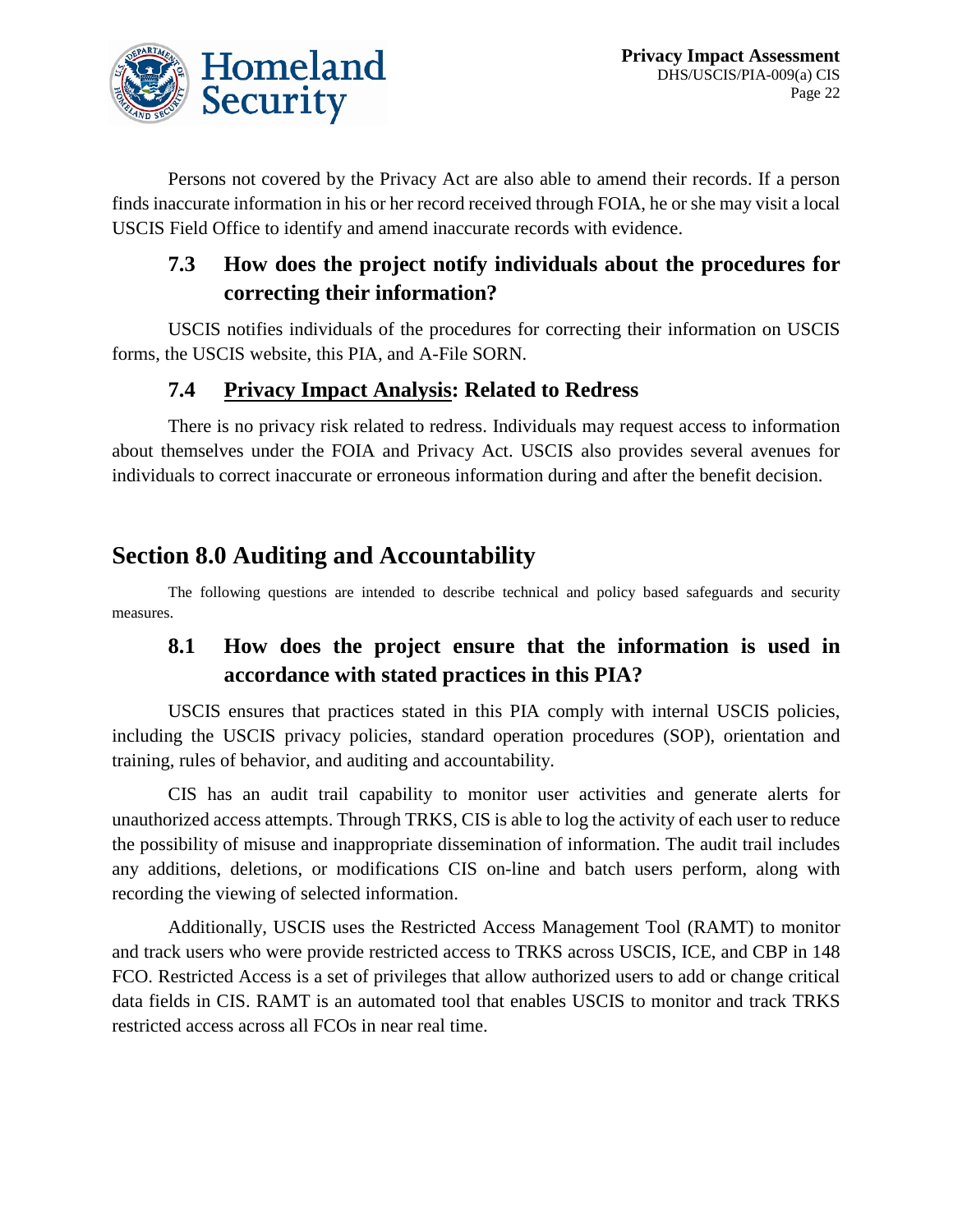

# **8.2 Describe what privacy training is provided to users either generally or specifically relevant to the project.**

USCIS employees and contractors are required to complete annual Privacy and Computer Security Awareness Training to ensure their understanding of proper handling and securing of PII. Privacy training addresses appropriate privacy concerns, including Privacy Act obligations (*e.g*., SORNs, Privacy Act Statements). The Computer Security Awareness Training examines appropriate technical, physical, and administrative control measures. Leadership at each USCIS office is responsible for ensuring that all federal employees and contractors receive the required annual Computer Security Awareness Training and Privacy training.

# **8.3 What procedures are in place to determine which users may access the information and how does the project determine who has access?**

A USCIS deploys user role-based access controls and enforces a separation of duties to limit access to only those individuals who have a need-to-know in order to perform their duties. Each user role is mapped to the set of system authorizations required to support the intended duties of the role. The mapping of roles to associated authorizations enhances adherence to the principle of least privilege. Authorized users are broken into specific classes with specific access rights. This needto-know is determined by the respective responsibilities of the employee. These are enforced through DHS and USCIS access request forms and procedures.

# **8.4 How does the project review and approve information sharing agreements, MOUs, new uses of the information, new access to the system by organizations within DHS and outside?**

USCIS has a formal review and approval process in place for new sharing agreements. Any new use of information and/or new access requests for the system must go through the USCIS change control process and must be approved by the proper authorities of this process, which includes the DHS and USCIS Privacy Officer, Chief Information Security Officer, Office of Chief